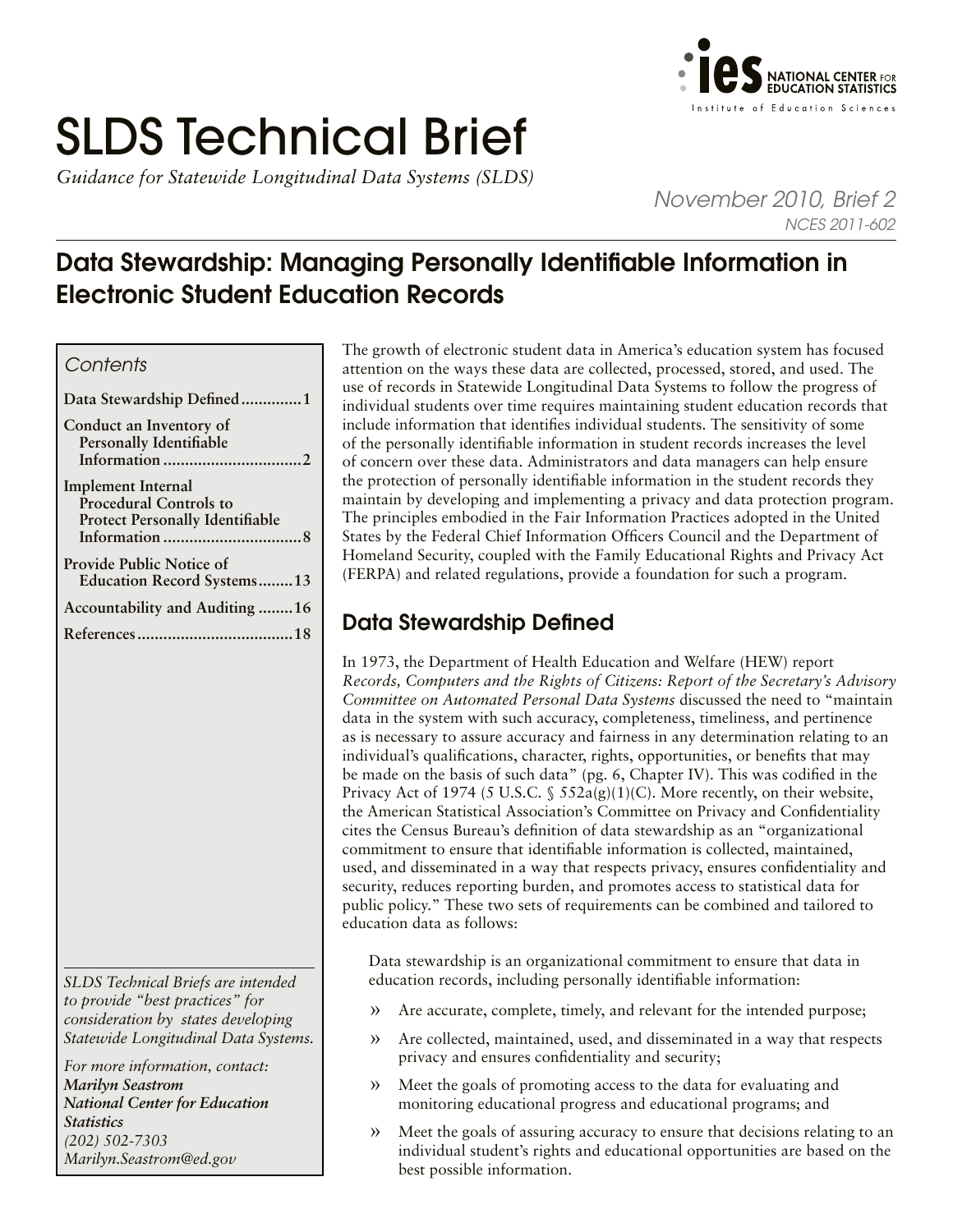<span id="page-1-0"></span>These requirements are best operationalized through written policies and procedures. Typically, in a system with multiple uses and users, the task of establishing and promulgating policies and procedures is assigned to a Governance Committee that includes representatives of management, legal counsel, the data system administrator, data providers, data managers, and data users. The members representing these different stakeholders should be appointed to the Governance Committee by the head of the state education office, school district, or school, depending on the level where the affected data are held. This group should be established to work collaboratively to develop the policies and procedures for a privacy and data protection program. These policies would then be implemented by the data system administrator through the ongoing management of data collection, processing, storage, maintenance, and use of student records. Any appeals of the established policies and procedures should be directed to the appointing official.

In developing a statewide longitudinal data system, privacy and data protection plans must be in place in each entity that holds student records

with personally identifiable information. This includes, for example, preschools, elementary and secondary schools, postsecondary programs and institutions, and workforce training programs. It also includes different organizational levels within each of these components of the education system; for example, elementary and secondary school data are typically held at the school, district, and state levels. Whether they are developed separately at each level or as a part of a unified approach across levels, efforts must be undertaken to ensure that the policies and rules and regulations are compatible across levels. For example, in elementary and secondary education, there may be more information maintained in a student education record at the school and district level than is planned at the state level. In this case, if the privacy and data protection plans are being developed and promulgated from the state level, districts and schools must supplement their plans to ensure that all personally identifiable information maintained about their students is included. On the other hand, if each education level is developing privacy and data protection plans separately, efforts must be undertaken to ensure that established policies and procedures are complementary and do not conflict.

## Conduct an Inventory of Personally Identifiable Information

In order to ensure that the necessary data protections are in place, the Governance Committee or a Data Subcommittee for each entity that holds student records must first identify the personally identifiable data elements that need to be protected. Personally identifiable information (PII) includes information that can be used to distinguish or trace an individual's identity either directly or indirectly through linkages with other information. In the case of education data, FERPA regulations (34 CFR § 99.3).

*The term personally identifiable information includes, but is not limited to:*

- 1. The student's name;
- 2. The name of the student's parent or other family members;
- 3. The address of the student or student's family;
- 4. A personal identifier, such as the student's Social Security Number, student number, or biometric record;
- 5. Other indirect identifiers, such as the student's date of birth, place of birth, and mother's maiden name;
- 6. Other information that, alone or in combination, is linked or linkable to a specific student that would allow a reasonable person in the school community, who does not have personal knowledge of the relevant circumstances, to identify the student with reasonable certainty; and/or
- 7. Information requested by a person who the educational agency or institution reasonably believes knows the identity of the student to whom the education record relates. (34 CFR § 99.3)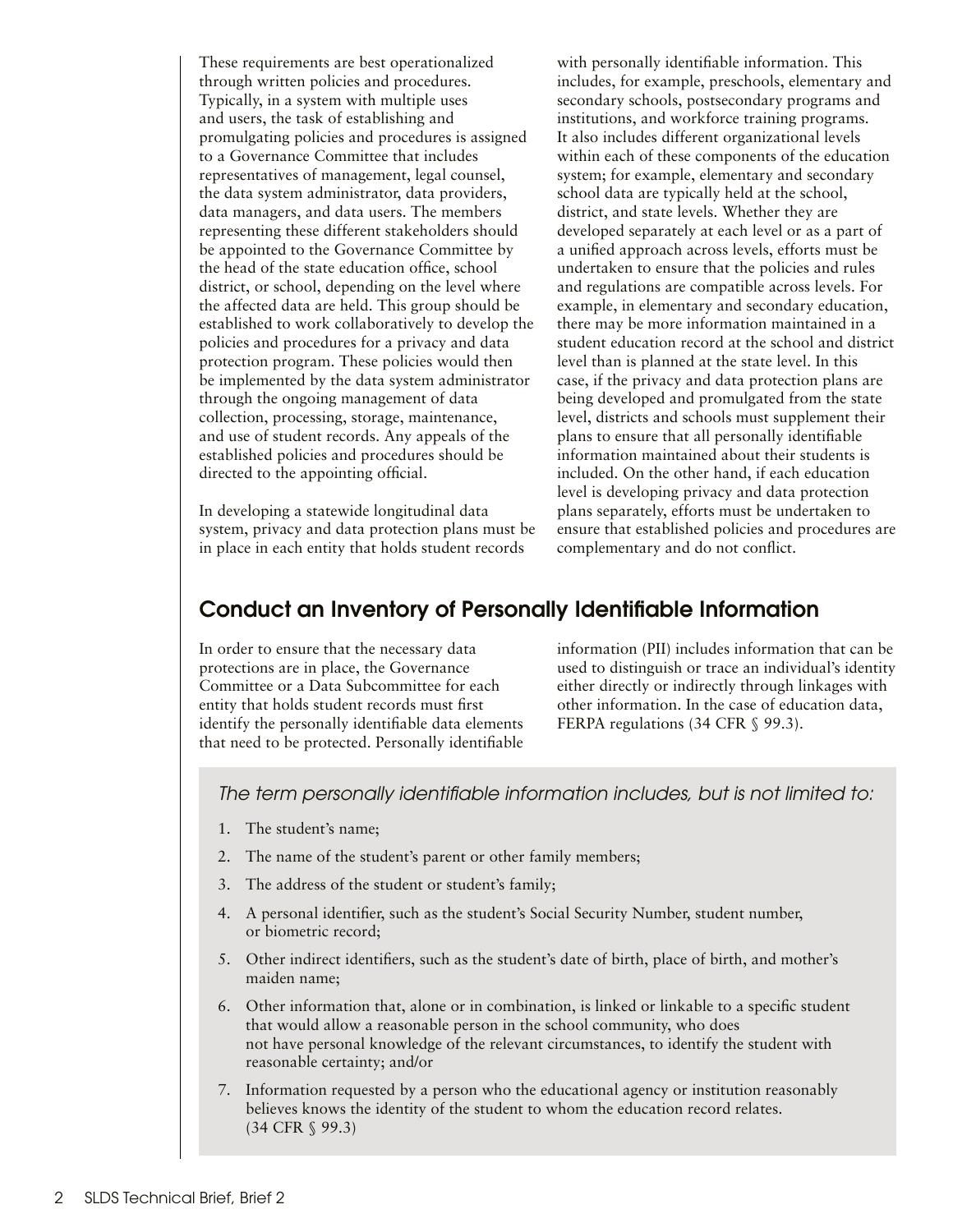In conducting the inventory, the specific use of PII must be taken into account. For example, while FERPA has provisions to protect students' right to privacy, including the right to inspect and review education records (20 U.S.C. § 1232 (a); 34 CFR § 99.10) and a requirement for consent to disclose information to unauthorized entities (20 U.S.C. § 1232 (b); 34 CFR § 99.30), FERPA permits the release of student directory information $1(20)$ U.S.C. § 1232g(a)(5); 34 CFR § 99.3). A school directory may include PII such as a student's name, grade level, and contact information. Taken by itself, the release of this information is not harmful to a student. However, when combined with the student's Social Security Number or another identifier and the student's education record, this information has the potential for violating a student's right to privacy. The release of this combined record could lead to harm or embarrassment. Thus, the privacy and data protection program should focus on PII that will be maintained in the electronic student record system with its likely wealth of student data.<sup>2</sup>

#### Identify All Personally Identifiable and Sensitive Information

The inventory should include all current and proposed data elements (National Institute of Standards and Technology [NIST], *Guide to Protecting the Confidentiality of Personally Identifiable Information (PII),* 2010 Special Publication 800-122, pg. 2-2). It should also identify both direct and indirect identifiers. *Direct identifiers* provide information that is unique to the student or the student's family (e.g., name, address, Social Security Number, other unique education-based identification number, photograph, fingerprints, or other biometric record). *Indirect identifiers* are not unique to the student or the student's family but can be used in combination with other information about the student to identify a specific student (e.g., racial or ethnic identity, date of birth, place of birth, mother's maiden name, grade level, participation in a specific program, course enrollment).

An analysis of indirect identifiers should consider the likelihood of identifying an individual student both as a result of a combination of multiple data elements included in the student's education record and as a result of linking the information in education records to information included in external databases. In the first instance, a combination of data elements within student education records might reveal that there is only one student in a specific grade within a school with a set of observable characteristics who experienced a negative academic outcome (e.g., one Hispanic third-grader receiving instruction as an English language learner failed to reach the *proficient* performance level on the state reading assessment). In the second instance, if an

external database contains enough overlapping data elements that are unique to an individual student, the two databases can be linked and any additional PII included in the external database can then be associated with that student's education record.

Linkage with information from an external source could occur as a result of a direct linkage by someone with access to two confidential data systems who is able to directly link the two databases (e.g., the student record linked to local public health records on sexually transmitted diseases or local crime records) or as a result of a less direct linkage of information from a student's education record with information available in public records (e.g., the education record for a 15-year-old Asian female includes participation in services for unmarried pregnant students, and public birth records could be used to identify the father of the student's child. Alternatively, an education record might show that a 13-year-old female student was the victim of a violent assault during the school day on a specific date (without the specifics of the assault). Meanwhile, a report in a local newspaper, while protecting the direct identifiers of the victim, reveals some of the details of an assault on a female student in that school on the same date).

At the elementary and secondary level, an analysis of the indirect identifiers should also consider whether any of the data elements are protected under the Protection of Pupil Rights Amendment (PPRA) (20 U.S.C. § 1232h; 34 CFR § Part 98). To protect the privacy and related rights of

<sup>&</sup>lt;sup>1</sup> Educational agencies or institutions are granted the authority, under FERPA, to publicly release directory information after providing public notice to the parents of students or to eligible students in attendance at the agency or institution of the types of personally identifiable information that the agency or institution has designated as directory information. The parent or the eligible student must also be given the right to refuse to have any or all of the student's information released as directory information.

<sup>&</sup>lt;sup>2</sup> An electronic student record system, or information system, consists of a discrete set of information resources organized for the collection, processing, maintenance, use, sharing, dissemination, or disposition of [education] information. (44 U.S.C. § 3502)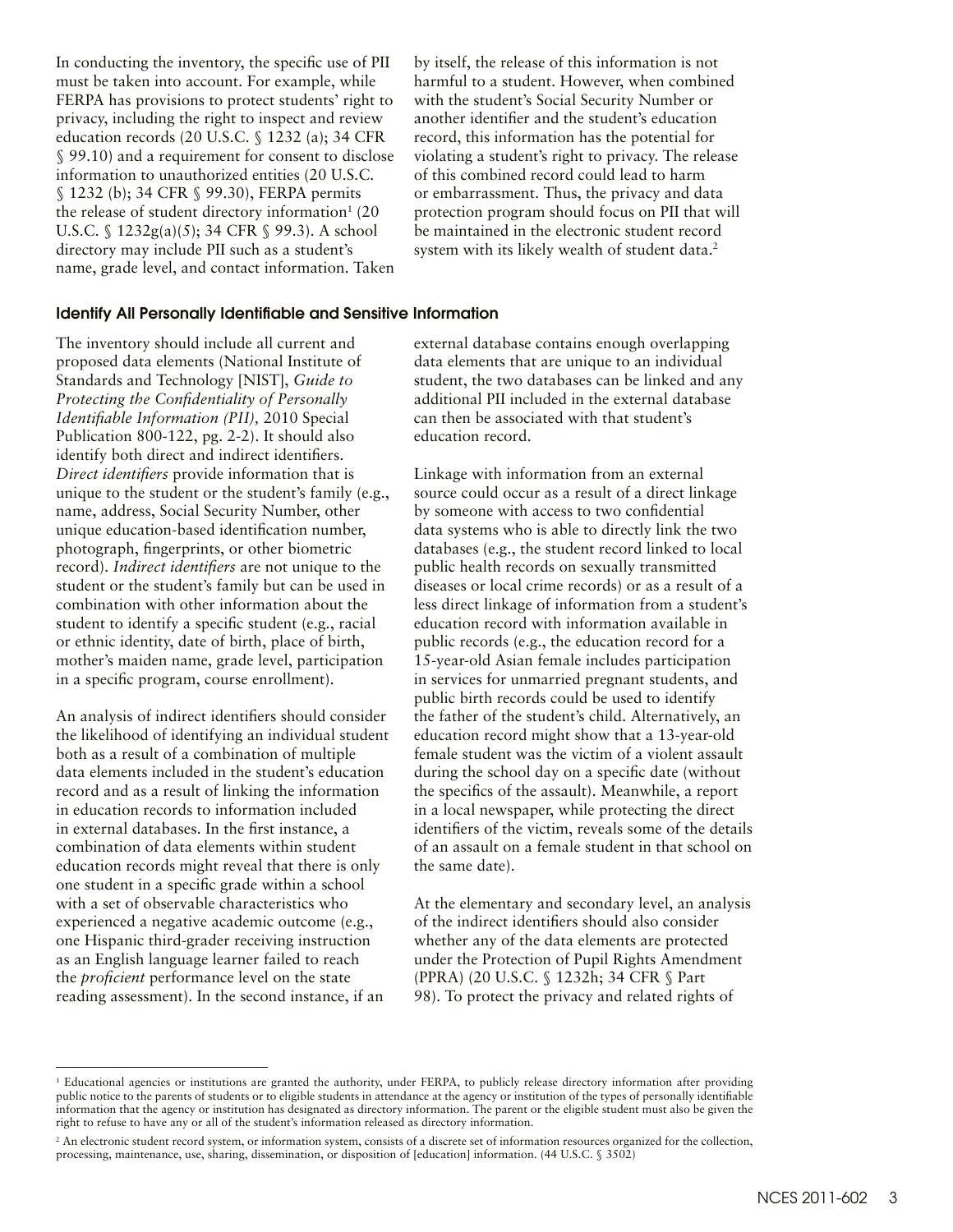students and parents, the PPRA requires written parental consent before a minor student can be required to participate in any survey, analysis,

or evaluation funded by the U.S. Department of Education that includes information concerning the following:<sup>3</sup>

- 1. Political affiliations or beliefs of the student or parent;
- 2. Mental and psychological problems of the student or the student's family;
- 3. Sex behavior or attitudes;
- 4. Illegal, anti-social, self-incriminating, and demeaning behavior;
- 5. Critical appraisals of other individuals with whom respondents have close family relationships;
- 6. Legally recognized privileged or analogous relationships, such as those of lawyers, physicians, and ministers;
- 7. Religious practices, affiliations, or beliefs of the student or the student's parent; or
- 8. Income (other than that required by law to determine eligibility for participation in a program or for receiving financial assistance under such program).

In the event any data elements under consideration for inclusion in a student record system involve any of these eight topics, those data elements should be included on the inventory of PII and should be identified on the list as PPRA-related variables.

A number of data systems include data on students' instructors. A teacher identification number, a student-teacher link, and information on the teacher's education, certification, teaching assignments, and scores on teacher assessments are examples of the types of teacher data elements that may be included at the preschool, elementary, and secondary levels. A faculty identification number, a student-faculty link,

and information on the faculty member's field, education, tenure status, credit hours taught in the relevant academic period, and amount of funded research may be included at the postsecondary level. Although FERPA and the definitions given refer specifically to students, PII on teachers and any other staff that are maintained as part of the electronic record system should be included in the inventory of PII and protected in the same way as the student data. Apart from the fact that protecting any PII is a best practice, when faculty and staff data are linked to the student's record, they become indirect identifiers for the student record and can be used to identify individual students.

<sup>3</sup> Under PPRA (20 U.S.C. § 1232h; 34 CFR Part 98), school districts receiving funds from the U.S. Department of Education are required to provide annual parental notification of their policies concerning students' rights and of the specific or approximate dates during the school year of any survey that is scheduled to be administered to students if the survey includes any of the eight restricted topics, regardless of survey funding.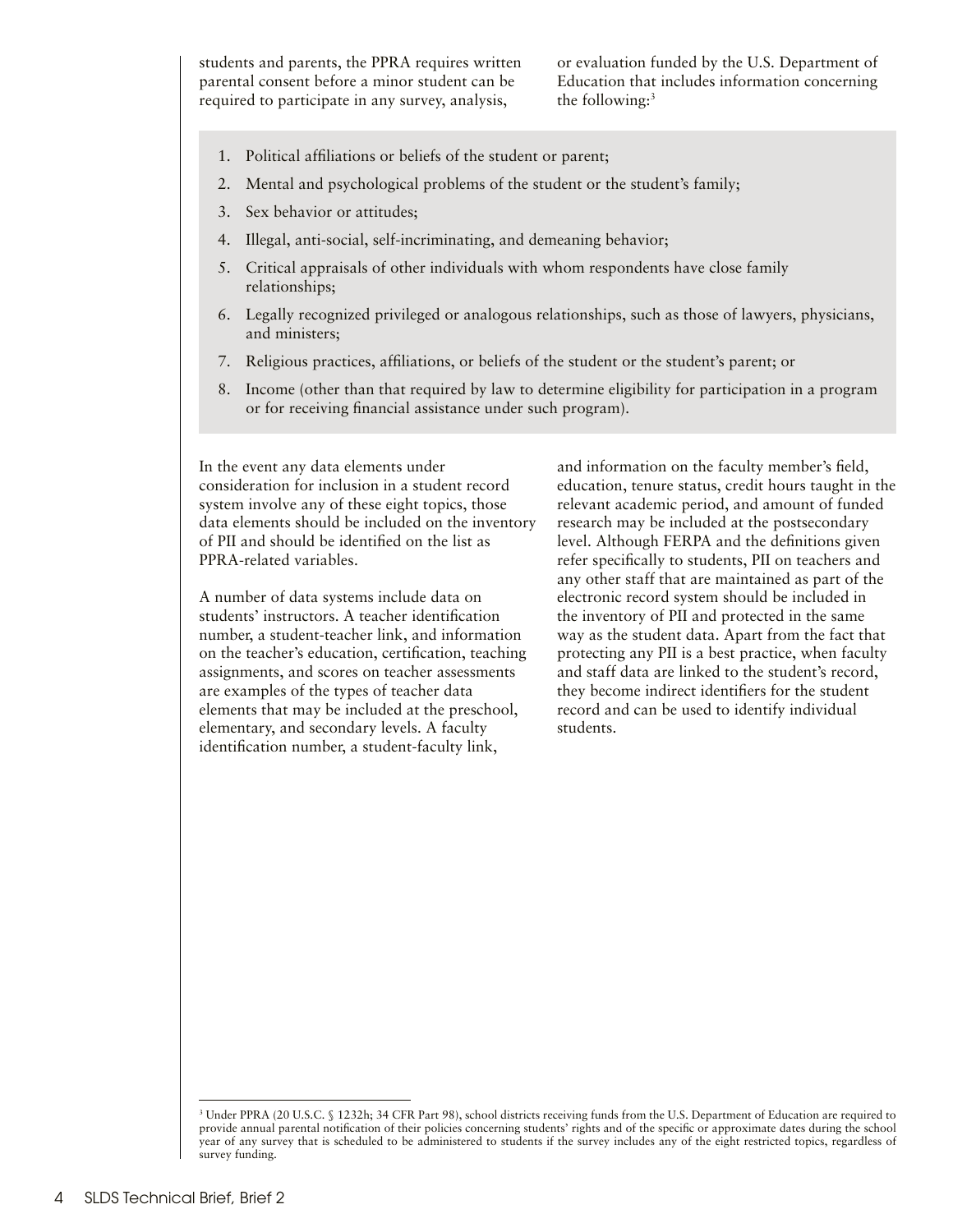#### Confirm the Need to Maintain Personally Identifiable Information

The Fair Information Practice of *Data Minimization and Retention* calls for "only collecting personally identifiable information that is directly relevant and necessary to accomplish the specified purpose(s). [And for] only retaining personally identifiable information for as long as is necessary to fulfill the specified purpose(s)." In addition, the Fair Information Practice of *Purpose Specification* calls for "…specifically articulating the purpose or purposes for which the PII is intended to be used." Once the list of current or planned PII in an education record is completed, the planned uses should be identified for each data element (NIST, *Guide to Protecting the Confidentiality of Personally Identifiable Information (PII),* 2010 Special Publication 800-122, pg. 3–4). Decisions should be made as to whether each data element is needed.

The National Forum on Education Statistics<sup>4</sup> identified the following K–12 administrative uses of student education records in the 2004 report *Forum Guide to Protecting the Privacy of Student Information: State and Local Agencies* (pg. 44):

- » INSTRUCTION—Teacher and counselors need information about an individual student's previous educational experiences and any special needs the student might have to deliver appropriate instruction and services and to plan educational programs; parent contact information is needed to keep parents informed of student progress.
- » OPERATIONS—Schools and districts need data for individual students to ensure the efficiency of day-to-day functions such as attendance records, meeting individual students' special needs, handling individual students' health problems, and operating food service and transportation programs.
- » MANAGEMENT—Schools, districts, and state education agencies use data about students for planning and scheduling educational programs and for the distribution of resources.
- » ACCOUNTABILITY—Schools, districts, and state education agencies use data about students and about individual students' progress to provide information about students' accomplishments and the effectiveness of schools and specific educational programs.
- » RESEARCH AND EVALUATION—Schools, local, state, and federal education agencies use data about students and about individual students' progress to conduct analysis of program effectiveness, the success of student subgroups, and changes in achievement over time to identify effective instructional strategies and to promote school improvement.

Recent legislative initiatives provide funds for states to develop and implement statewide longitudinal data systems to support data-driven decisions to improve student learning and to facilitate research to increase student achievement and close achievement gaps. $<sup>5</sup>$  These data systems</sup> are intended to enhance the ability of states to manage, analyze, and use education data. The supporting legislation calls for an expansion in the amount of information included in student education records, including linkable student and teacher identification numbers and student and teacher information on student-level enrollment, demographics, program participation, test records, transcript information, college readiness test scores, successful transition to postsecondary programs, enrollment in postsecondary remedial courses, and entries and exits from various levels of the education system. To facilitate the usefulness of this information, the legislation also calls for an alignment between P–12 and postsecondary data systems, which requires linkages between student and teacher records, between preschool and elementary education, and between secondary and postsecondary education and the workforce.6 These linkages require data sharing across different components of the education system.

<sup>4</sup> This entity is a part of the National Cooperative Education Statistics System, which is authorized in law (20 U.S.C. § 9547). It was established and is supported by the National Center for Education Statistics for the purpose of assisting in producing and maintaining comparable and uniform information and data on early childhood education and elementary and secondary education. To this end, the National Forum proposes principles of good practice to assist state and local education agencies.

<sup>5</sup> Educational Technical Assistance Act of 2002, Title II of ESRA, 20 U.S C. § 9607.

<sup>6</sup> The America COMPETES Act, 20 U.S.C. § 9871 identifies data elements that are important in statewide longitudinal data systems, Title VIII of the American Recovery and Reinvestment Act of 2009 (ARRA, Pub. L. 111-5), authorizes funds to the Institute of Education Sciences to carry out section 208 of the Educational Technical Assistance Act, \$250,000,000, which may be used for Statewide data systems that include postsecondary and workforce information, and Title XIV of this Act requires states accepting funds under this Act to establish statewide longitudinal data systems that incorporate the data elements described in the America Competes Act.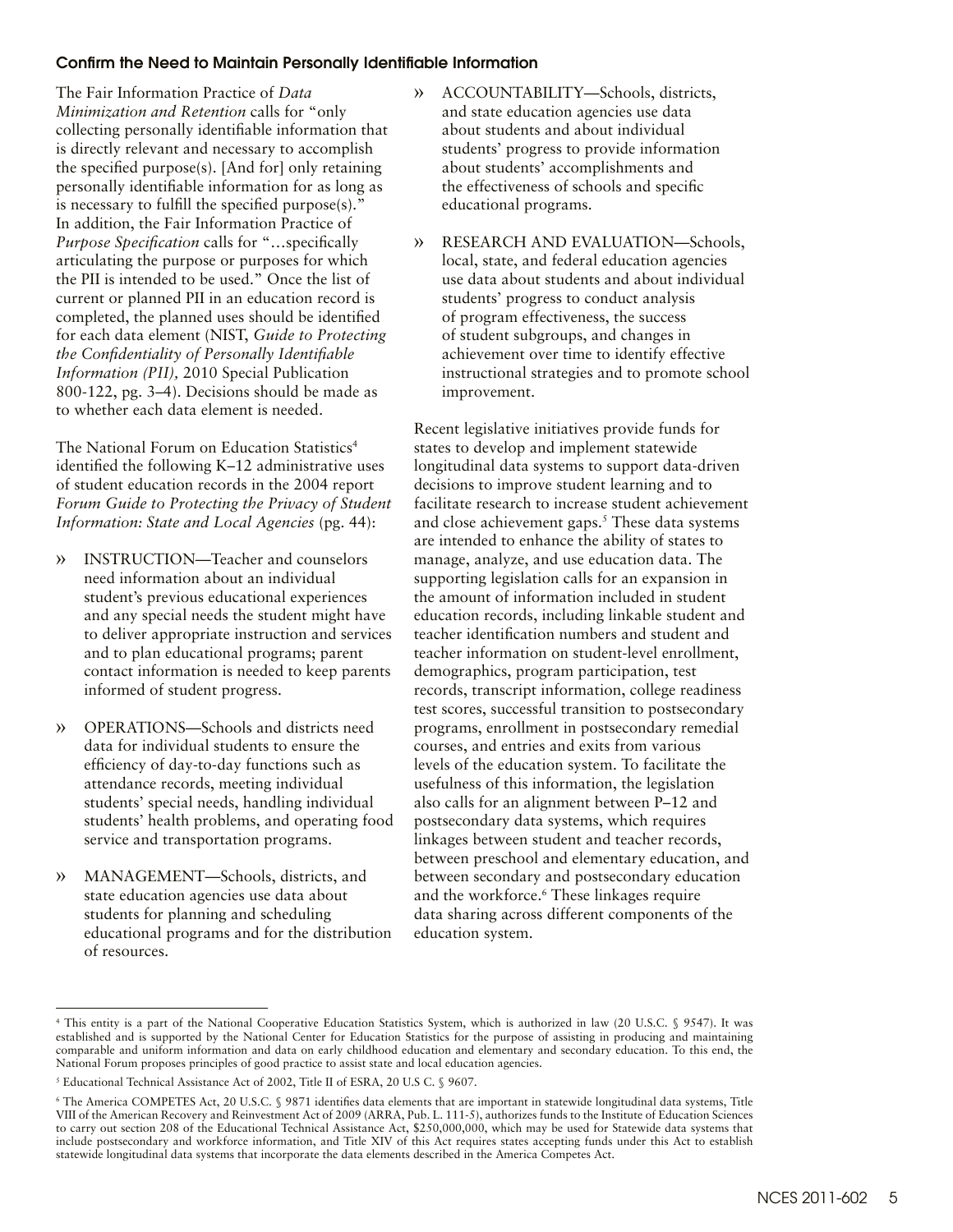Some of the uses of education data require PII from individual students' records; others use aggregated student data for one point in time that are derived from information included in education records; others use aggregate student data that are derived from longitudinal data on individual students; still others use individual student level data linked across levels of the education system. Thus, some uses require access to PII, including the students' names and contact information, and, in some cases, linked longitudinal data; some may require detailed linked longitudinal data included in student records but do not require access to the individual students' names or other direct identifiers; still others may require nothing more than aggregates of data for a single year, again with no need for any information on individual students. Lists of the specific anticipated uses and linkages of the data can help to clarify data needs and to identify those needs which do or do not require access to PII. In addition, given the utility of linking data across sectors, care should be taken to ensure that the direct identifiers that are needed for accurate linking across record systems are maintained.

The length of time student records are retained is complicated by the fact that students may need

#### Ensure Data Quality and Integrity

The Fair Information Practice of *Data Quality and Integrity* calls for "ensuring, to the greatest extent possible, that personally identifiable information is accurate, relevant, timely, and complete for the purposes for which it is to be used." The issue of relevance will have already been addressed in the review of the specific uses and need for individual data items. Once a decision is reached to maintain a specific data element in students' education records, there is an obligation to ensure that the information included is up to date and complete and that it accurately reflects the students' educational experiences. Systems should be put in place to ensure the

to request information from education records as proof of credentials for employment purposes over the course of their workforce careers. To protect student privacy, while at the same time maintaining student records, the Governance Committee should develop a schedule and plan for migrating student education records to a retrievable archive following a student's completion at a specific level or departure due to transferring or dropping out. This would preserve the student education records for use in documenting a student's educational credentials (e.g., grade level and/or courses completed and grades or scores earned, honors conferred) and would allow for linkages across sectors and for retrospective evaluations of educational progress. At the same time, archiving historic student education records in a secure environment that is separate from the currently active components of an electronic student record system decreases the likelihood of unauthorized or inadvertent disclosures of records belonging to former students. Similarly, the Governance Committee should establish a plan for record destruction at such point in time when it is anticipated that the records will no longer be needed.

regular periodic updating of student education records with the most current and accurate information available for the intended purpose (e.g., an annual review and updating of student course transcripts). In fact, in recognition of the importance of these elements of student privacy, FERPA (20 U.S.C. § 1232g (a) and the related regulations (34 CFR § 99) acknowledge the right of a parent to inspect and review his or her child's (or, in the case of an eligible student, his or her own) education record for accuracy and to ensure that there are no violations of privacy with the right to request a correction or amendment.

#### Identify the Risk Level Associated with Different Types of Personally Identifiable Information

Not all personally identifiable data have the same Subcommittee should also evaluate the risk of level of sensitivity.<sup>7</sup> Some personally identifiable data elements are more identifiable and/or more data element. All PII included in a student sensitive than others and may thus require more education record system must be protected, but electronic security and more controls on access some may require additional protections (e.g., to the data elements. To guide the organization's Social Security Numbers, disciplinary record, use of PII and the protections provided for such medical records). data, the Governing Committee or the Data

harm associated with each personally identifiable

<sup>7</sup> Sensitivity should be evaluated both in terms of the specific data element and other available personally identifiable data elements. Note that an individual's SSN, medical history, or financial account information is generally considered more sensitive than an individual's phone number or ZIP code.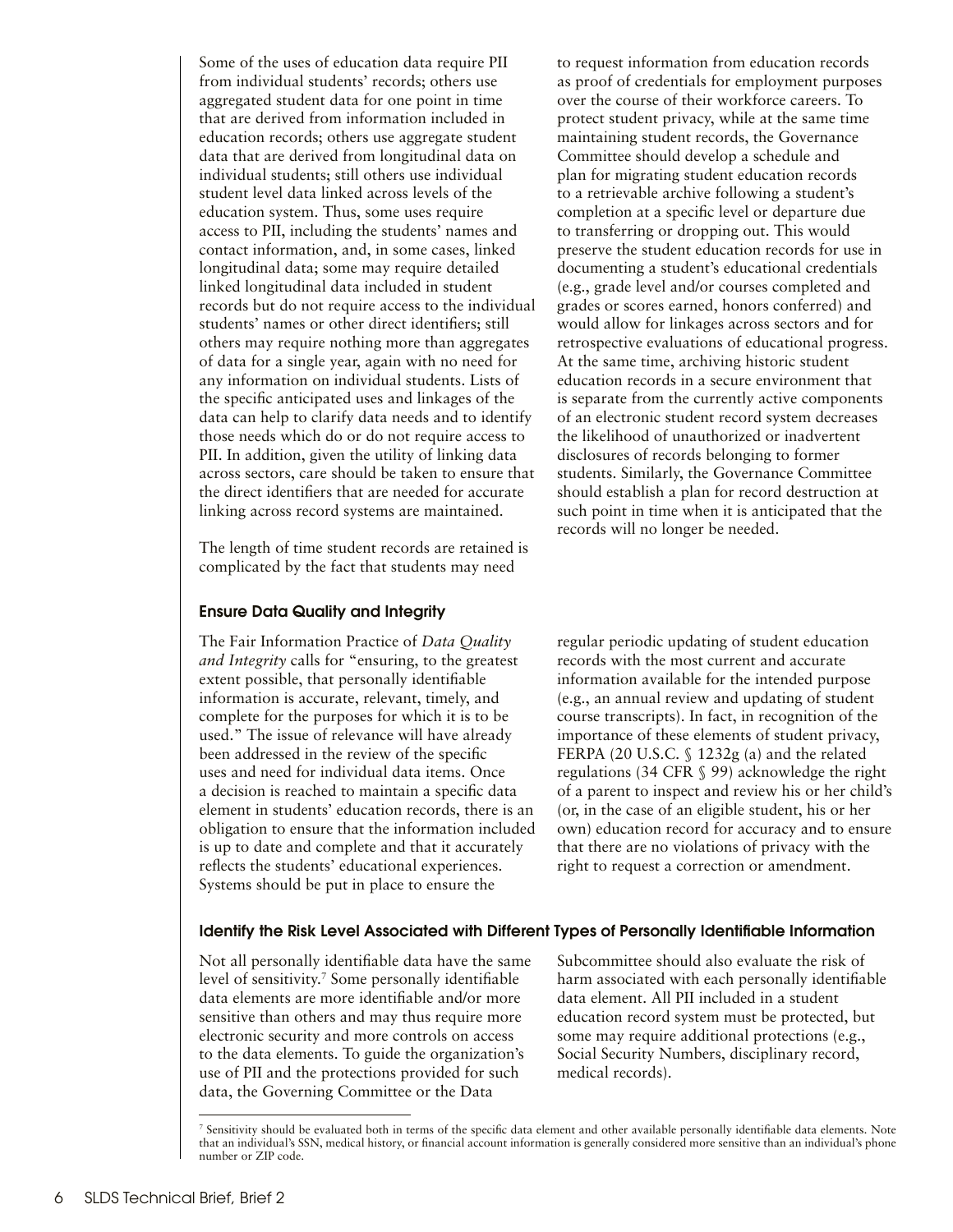PII that is unique to a specific individual is more identifiable than certain other personally identifiable data elements that may be shared with others. For example, a student's Social Security Number, fingerprints, or other biometric data are unique to an individual. In contrast, other personally identifiable data elements, such as a ZIP code or date of birth may be shared by multiple students.<sup>8</sup>

In evaluating the sensitivity of individual personally identifiable data elements, the Governing Committee or the Data Subcommittee should take the potential for harm from an unauthorized or inadvertent disclosure into account. In this context, harm refers to any adverse effects that would be experienced by an individual whose PII was the subject of a loss of confidentiality, as well as any adverse effects experienced by the organization that maintains the PII9 (NIST, *Guide to Protecting the Confidentiality of Personally Identifiable Information (PII),* 2010 Special Publication 800-122, p. 3-1, 2). In the case of a student,

harm might include, for example, identity theft, discrimination, or emotional distress. The related harm to the organization responsible for the confidentiality breach could include loss of public confidence and public reputation, administrative burden of investigating the breach and ensuring necessary remedial steps are taken, and financial losses. To start the process of mitigating the disclosure of harmful information, personally identifiable data elements can be categorized by level of sensitivity (i.e., the likelihood of harm from an unauthorized disclosure)—perhaps as high, medium, and low. Note that any data elements identified as a PPRA-related variable should be categorized as a high-risk data element. After the risk level is established, consideration should be given to providing more protection and more restrictions on access for the data elements that are identified as highly sensitive. For example, these data elements might be stored apart from the rest of the student record in a more secure electronic environment, with access limited to "need to know" circumstances for only a subset of those with access to the system.

#### *Summary*

At this point the Governing Committee or its Data Subcommittee has inventoried and listed all personally identifiable data elements. The list includes descriptions of the following for each personally identifiable data element:

- » Content/definition;
- » Type of identifier—direct or indirect;
- » PPRA related variable status;
- » Specific use(s) and relevance;
- » Accuracy;
- » Timeliness for the intended use; and
- » High, moderate, or low risk of harm from disclosure.

After a thorough review of the list, the Governing Committee should decide whether to retain all existing personally identifiable data elements and whether to go forward with the inclusion of any additional proposed personally identifiable data elements. The inventory of personally identifiable data should be updated each time new data elements are considered for inclusion in the student record data system.

<sup>8</sup> It is important to note, however, groups of the less sensitive identifiers can be combined to identify specific individuals. For example, researcher Latanya Sweeney used public anonymous data from the 1990 census to show that the combination of the five-digit residential ZIP code, gender, and exact date of birth could likely lead to the identification of 87 percent of the population in the United States (in 2005 testimony before the Pennsylvania House Select Committee on Information Security, House Resolution 351, Recommendations to Identify and Combat Privacy Problems in the Commonwealth).

<sup>9</sup> Harm to an individual includes any negative or unwanted effects (i.e., that may be socially, physically, or financially damaging).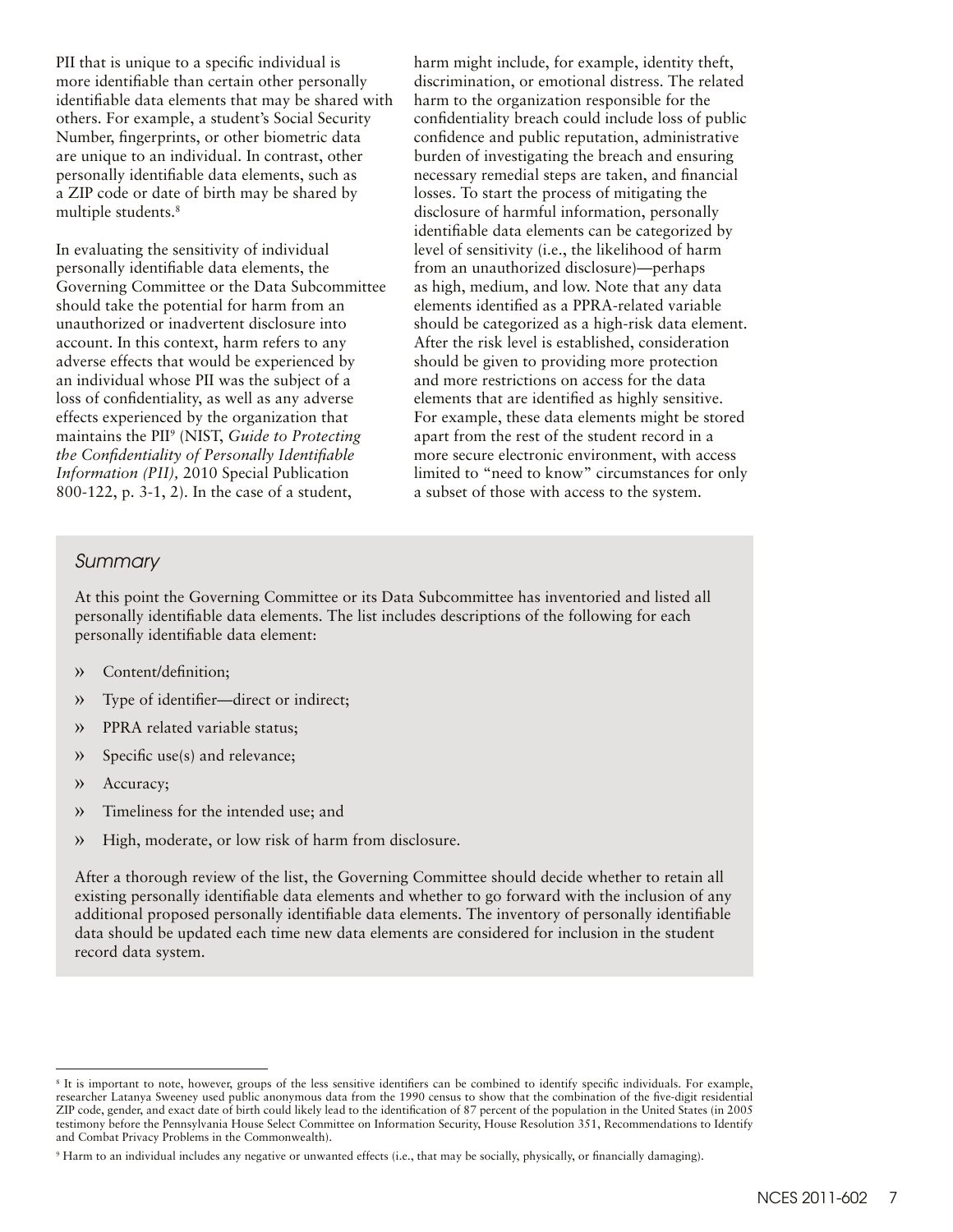## <span id="page-7-0"></span>Implement Internal Procedural Controls to Protect Personally Identifiable Information

The Fair Information Practice of *Security* calls for "Protecting personally identifiable information (in all media) through appropriate administrative, technical, and physical security safeguards against risks such as loss, unauthorized access or use, destruction, modification, or unintended or inappropriate disclosure." There are a variety of internal controls that can be employed to assist procedurally in the management of personally identifiable data.10 The first set is a technical solution that involves assigning new unique student identifiers to protect students' PII in longitudinal electronic data systems. The second set focuses on procedures for workforce security to ensure that only authorized staff members are given access to personally identifiable student records. The third set combines aspects of the first two sets of controls in a role-based management approach that is intended to ensure that access to each student's education record is available on a "need-to know" basis. The fourth set involves operating rules for the conditions of use, such as rules concerning permissible uses and prohibiting unauthorized uses, procedures for protecting PII when it is in the possession of authorized users, and procedures for ensuring destruction of copies of records at the end of a period of authorized use. The fifth set of internal controls involves planning for possible data breaches by establishing procedures for reporting known or suspected breaches, analyzing the causes and impact of breaches, and notifying affected individuals.

#### Unique Student Identifiers and the Use of Linking Codes as Controls for Sensitive Information

In order to monitor the educational progress and experiences of individual students as they progress through the education system, a unique record identifier is needed to link each student's electronic record across grade levels and across schools, institutions, and related educational programs. Once attached to a student record, this identifier becomes part of that student's PII, as it must be unique to the student to be useful.

Each child already has a unique Social Security Number that could also be used to link to information in a student record system with information from education-related activities in other social service programs (e.g., Head Start or family services); thus, this might seem like the logical number to use as the student identifier in an electronic student record system in a K–12 or postsecondary setting. However, the Social Security Number should be treated as a sensitive piece of PII. In addition to being used to track a number of official electronic transactions, it is the single most misused piece of information by criminals perpetrating identity thefts. Using it on a day-to-day basis in an electronic student record system increases the possibility of a harmful disclosure that has ramifications beyond the student's education record. Instead, a separate unique student identifier that is distinct from the student's Social Security Number should be used on a day-to-day basis in an electronic record system.

The unique student identification number can be assigned at the school, district, or state level; however, care must be taken to ensure that within any record system each student has only one assigned identification number and that two students do not share the same identification number. If student records from separate schools within a district form a district-wide student record system, the student identification numbers should be assigned at the district level to ensure that each student in the district has a single unique identification number. Similarly, if all of the school districts in a state form a state-wide student record system, the student identification numbers should be assigned at the district level to ensure that each student in the state has a single unique identification number.

Each student's Social Security Number should be maintained as a data element in student record system because of the important role it plays when linkages are needed to other record systems (e.g., across states or across education levels within a state); however, consideration should be given to storing the student's Social Security Number in a separate secure location. To link the Social Security Number back to the rest of the student's record, a separate linking code must be assigned to each student's record. By attaching a linking code to each student's record, the student's Social Security Number, any other highly sensitive student information, and a copy of the linking code could

<sup>&</sup>lt;sup>10</sup> There are also a number of electronic controls that can be implemented to assist in the management of personally identifiable data. They will be covered in a Technical Brief on electronic security.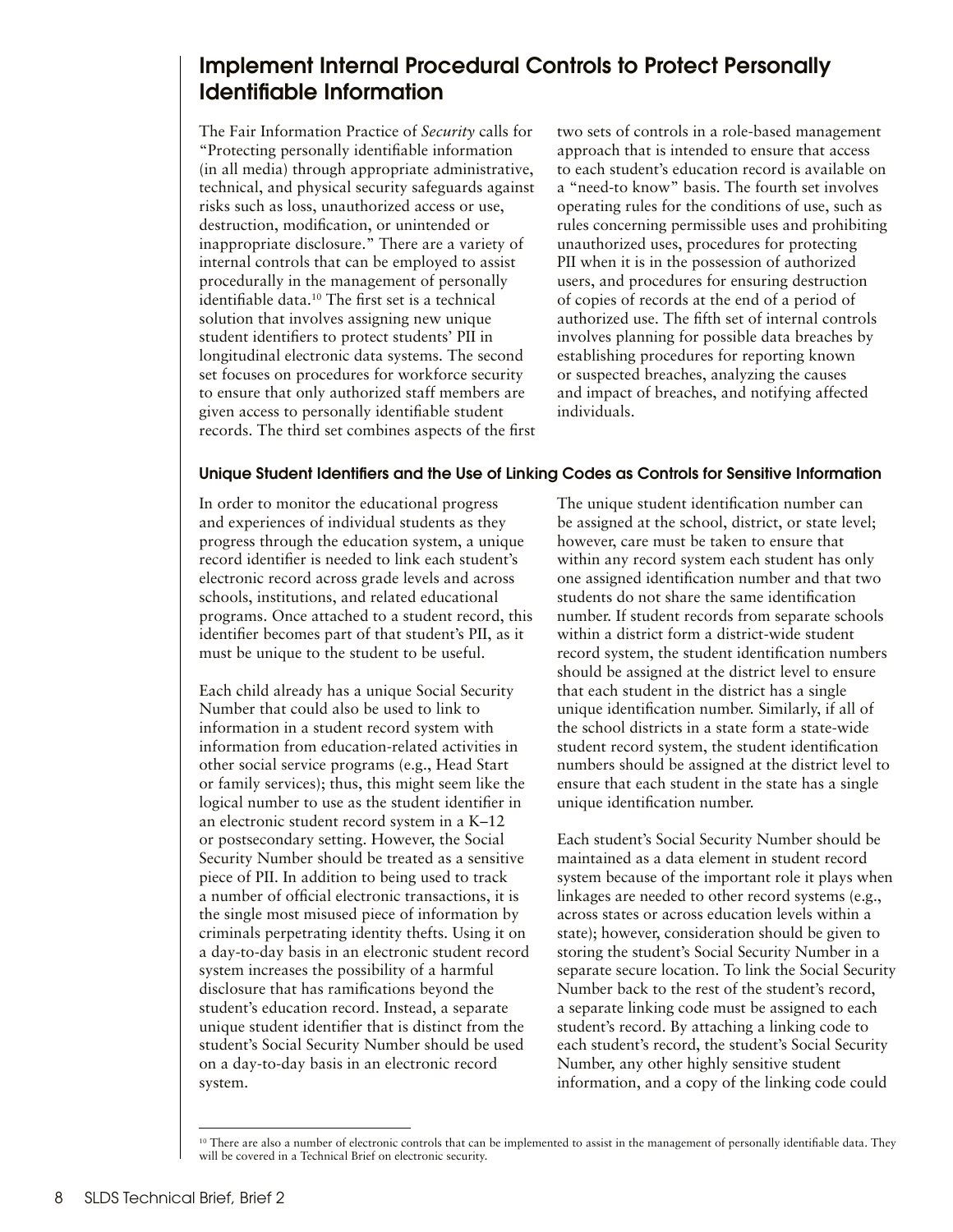be stored in a separate secure location apart from the student record that is used on a day-to-day basis. The linking code should not be based on a student's Social Security Number or other personal information, should not be used to identify a student's personal information, and should only be used for linking different components of individual student records.

Only a limited number of staff should have knowledge of the method used to generate the linking code. Further, only a limited number of authorized staff should have access to the secured sensitive information and should be permitted to use the linking code to combine two sets of records. Minimizing the number of times a student's Social Security Number and other sensitive data are accessed and limiting access to this information to a small set of authorized persons can help prevent unauthorized and inadvertent disclosures of the Social Security Numbers and other sensitive data.

Each student record system could use its own unique internal linking codes. Then, when record linkages are needed across different record systems (e.g., between states when a student moves or between a secondary school data system and a postsecondary institution's data system), each system can use its linking code to link the student record to the secured Social Security Number. The record(s) with Social Security Numbers attached should be safely transmitted to the administrator of the receiving record system and then stored in a secure environment until the records from the two separate systems are linked by matching the Social Security Number from the two record systems. Once the linked file is created and the data are checked, the Social Security Number should be removed from the combined file, and each student's linking code and Social Security Number is again securely stored.

#### Workforce Security and Authorization for Access to Personally Identifiable Information

Students and their parents provide the PII requested by the education system, with an expectation that the confidentiality of the information provided will be protected. To ensure that this expectation is fulfilled, administrators have a responsibility to confirm the trustworthiness of employees to whom sensitive student information is entrusted. This can be done through the use of security screenings, training, and binding confidentiality pledges.

PII carries a potential for misuse. As a result, it is advisable to require security screenings for staff members whose job responsibilities require them to have access to PII in student education records. The screening might include a background investigation using written, electronic, telephone, or personal contact to determine the suitability, eligibility, and qualifications of a staff member for employment.<sup>11</sup>

Administrators should establish job descriptions that delineate any uses of information that require access to PII from student education records Administrators should then provide annually recurring training to inform each employee with any job responsibilities that involve student education records of all legal and regulatory safeguard requirements that apply to the use and the design, development, operation, or

maintenance of electronic student education records. The training should also cover all rules and procedures that are in place to ensure compliance with the safeguard requirements. Finally, the training should inform employees of the penalties that apply to the misuse of the information in student education records (NIST, *Guide to Protecting the Confidentiality of Personally Identifiable Information (PII),* 2010 Special Publication 800-122, p. 4-1, 2, 3).

Following training, signed Affidavits of Nondisclosure can be used when providing access to confidential data to help ensure awareness of and compliance with all laws, regulations, rules, and procedural protections that apply. The affidavit should include the following:

- » The time period approved for access;
- » A pledge to protect the personally identifiable data in each student's education record;
- » Citations to relevant laws, regulations, and rules;
- » A description of penalties for violations; and
- » An affirmation that the staff member has read and is aware of the documentation of the rules for handling and using student education records.

<sup>&</sup>lt;sup>11</sup> The U.S. Department of Education requires all staff and contractors with access to personally identifiable information to undergo a security screening.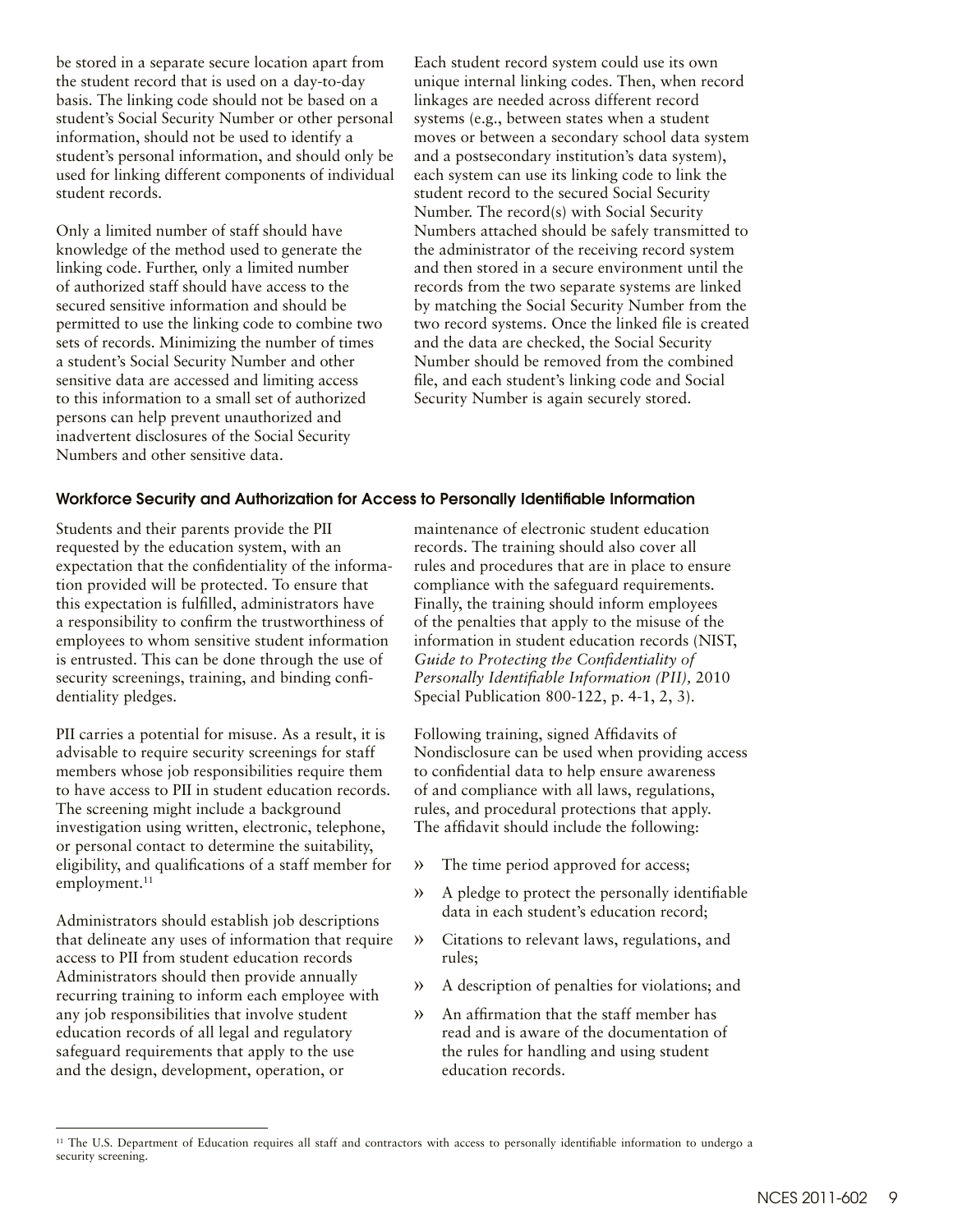Requiring each authorized staff person to sign an Affidavit of Nondisclosure prior to being granted access to student education records fulfills the confidentiality pledge function.

Affidavits of Nondisclosure can be maintained to provide a record of the fact that each authorized staff member affirmed his or her commitment to protect the PII in student education records.

#### Role Based Access to Student Record Data

As mentioned briefly in the discussion of job descriptions, the student information needed on a day-to-day basis varies across groups of employees depending on their roles in the education system. For example, an elementary school teacher is likely to need regular access to student data on attendance, grades, and student performance on various assessments, but not necessarily access to detailed information on the student's medical history or prior disciplinary actions. There are also likely to be differences in the amount of PII needed across levels of the education system. A program administrator for a district-wide program with a specific emphasis, such as science, math, or the arts, would need access to student education records including academic history and students' direct identifiers to organize placements into such programs. Meanwhile, an analyst in the district office who is responsible for generating aggregated reports of student performance for submission to the state education agency would need access to the performance results but not the direct identifiers for individual students.

Once defined, the job descriptions can be used to identify sets of data elements that are needed by groups of data users based on their roles in the education system. Then, rather than allowing each employee access to the full electronic student record or restricting access to needed data elements one user at a time, the database manager grants access to a set of data elements based on the data user's role.

Once the affidavit is in place and access is granted, there are additional electronic mechanisms that can be used to protect the student education records and to monitor and record access and use for auditing and accounting purposes. Electronic security will be addressed in a separate Technical Brief.

This has been operationalized in statewide student record systems by the use of different access levels to protect personally identifiable and sensitive information in students' records. The Missouri Student Information System documentation, *Data Access and Management Policy* (pg. 6), offers a clear description of the goals in using access levels in the following statement: "All access levels are assigned in a way that maximizes usage by educators without risking inappropriate disclosure of personally identifiable information" <http://www.dese.mo.gov/MOSIS/>.

When a state uses access levels to control access to information in student records, the access level may control access to full records, with teachers, for example, being limited to students in their assigned classes, and principals having access to all student records in the school. The access level may also be used to control access to specific data elements (or fields) in the student records; finally, access levels can also be used to limit access to read only or to allow read and write access. In some instances, these three dimensions of control are used in combination (e.g., giving a teacher read and write access to a subset of data elements in the student records for the students enrolled in the teacher's class). As states develop systems for sharing student records across levels of the education system, the use of access levels can be expanded to encompass different roles in data use across levels.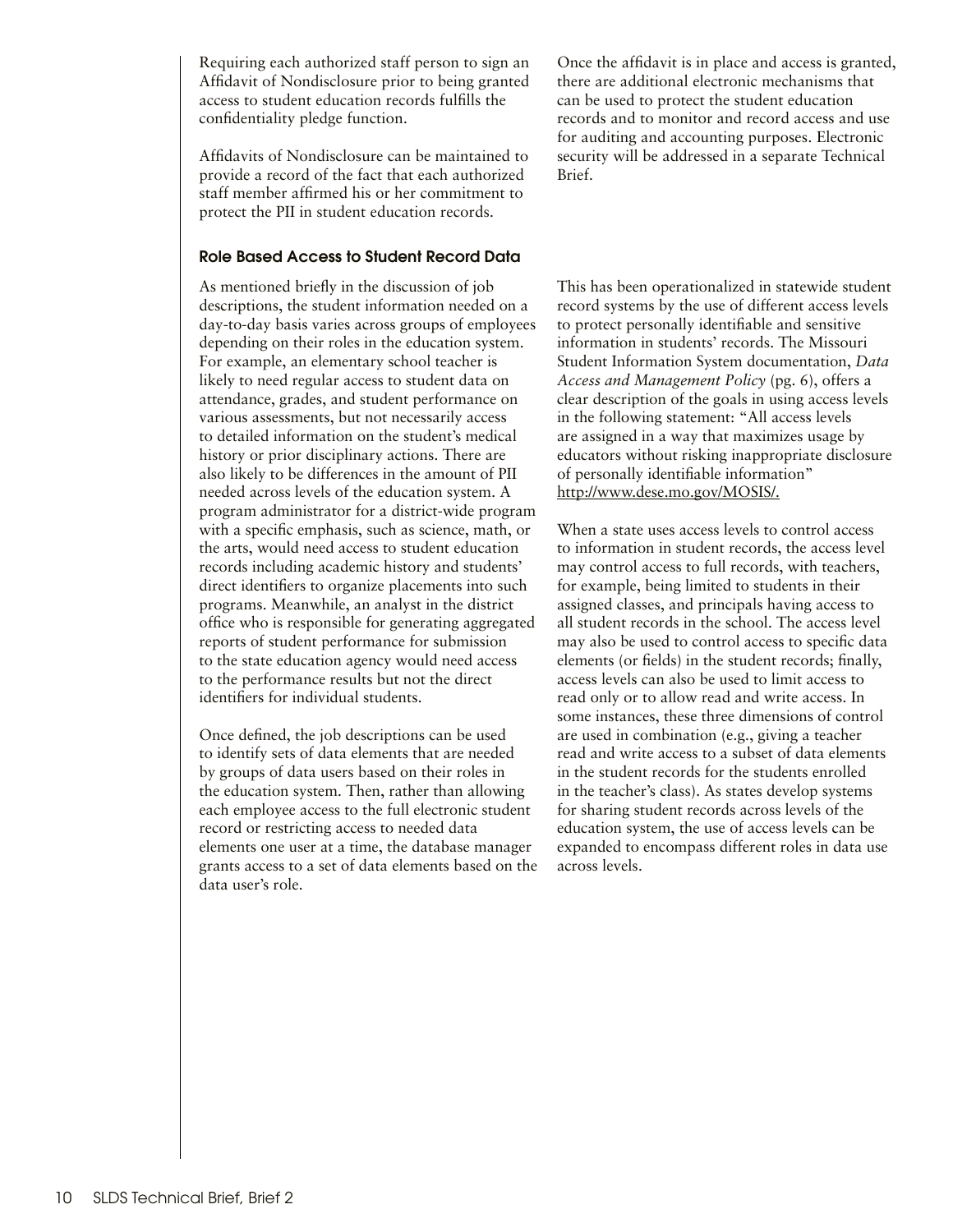#### Using Education Records

Once staff members have been authorized and granted access to student education records, they must abide by established rules and procedures for using the data—consistent with the terms agreed to in the Affidavit of Nondisclosure. Many of the security controls involved in using the data will be discussed in the Technical Brief on electronic security. However, there is an interface between access and use procedures and electronic security. Specifically, the Governance Committee should establish rules that identify where student records can be accessed. Within the school or office there may be restrictions placed on where staff members can access electronic student records. For example, access to the most sensitive information might be limited to specified secure locations, while access to less sensitive information might be allowed on a wider range of terminals. There may also be restrictions on whether access to student records is limited to the school or office, or whether remote access is permitted.

The use of access restrictions among authorized users will help protect the information in student records from authorized users who might be tempted to look at information they are not authorized to access (i.e., browsing) or from other unauthorized uses of student data. However, even among the staff members granted access to student records use of the information should be limited to permissible uses for the individual data elements, as established in the data inventory.

#### Breaches of Personally Identifiable Information

Every privacy and data protection plan should include a response plan for the appropriate handling of a breach of PII if one occurs. The NIST 2010 *Guide to Protecting the Confidentiality of Personally Identifiable Information (PII),* includes a detailed discussion of how to handle data breaches. In particular, the Governance Committee should develop a clear description of what constitutes a breach. That description should be communicated to all staff members who are authorized to access PII in student records, along with a description of the immediate steps to take in the event a security breach occurs or is suspected. In particular, there should be a designated person in the management chain to notify in the event of known or suspected breaches involving PII. Contact information for the designated manager should be disseminated to all staff members, along with a list of the information that should be provided when reporting a known or suspected

To reinforce this, the Governance Committee should promulgate rules that prohibit browsing or unauthorized uses of information included in student education records.

The Governance Committee should also identify specific behaviors that could lead to inadvertent unauthorized access and establish rules prohibiting these actions. For example, authorized data users should not share a computer that houses identifiable student records with anyone not authorized to access those records, and they should not leave student record data with PII on an unattended computer screen. In a similar vein, if staff members are authorized to print hard copy of PII from student records, there should be rules that require secure storage of hard copy printouts or records (i.e., in a locked cabinet). In addition, if staff members are authorized to copy PII from student records to a CD-ROM or flash drive, there should be rules concerning security and protection of these electronic devices. There should also be record retention rules that govern the length of time a staff member may maintain a local electronic copy or subset of student record data and the length of time that a staff member can maintain hard copy of PII from student records. There should be complementary rules and procedures that govern the destruction of electronic and hard copy extracts of student information at the end of the approved access period.

breach. The NIST 2010 Guide (Special Publication 800-122, pg. 5-1, 2) recommends that the report should include the following information:

- » The name, job title, and contact information of the person reporting the incident;
- » The name, job title, and contact information of the person who discovered the incident;
- » Date and time the incident was discovered;
- » Nature of the incident (e.g., system level electronic breach, an electronic breach of one computer or device, or a breach of paper extracts of records);
- » Description of the information lost or compromised;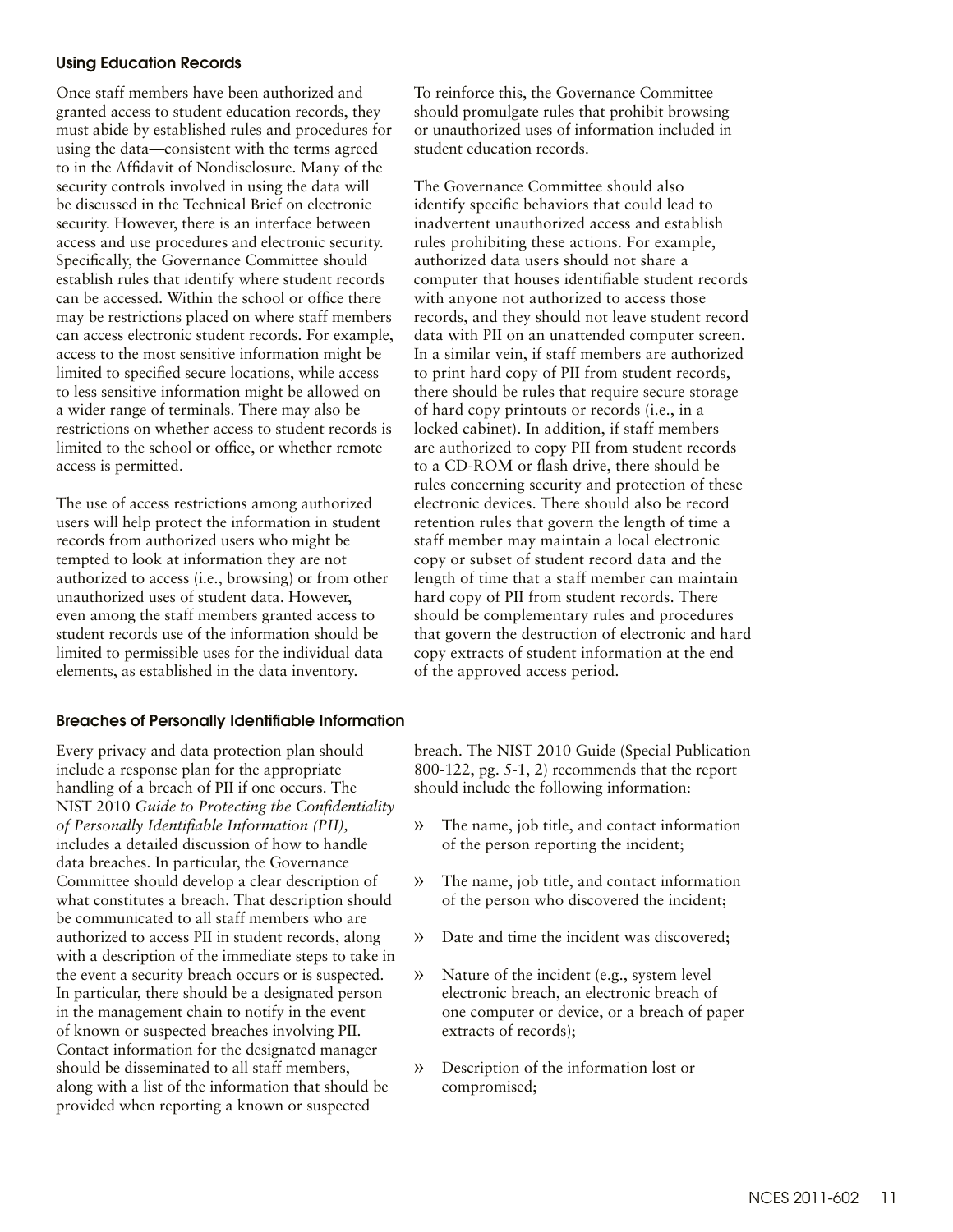- » Name of electronic system and possible interconnectivity with other systems;
- » Storage medium from which information was lost or compromised;
- » Controls in place to prevent unauthorized use of the lost or compromised information;
- » Number of individuals potentially affected; and
- » Whether law enforcement was contacted.

Known or suspected breaches of PII from student records should be reported as quickly as possible in an effort to mitigate any adverse events resulting from the breach. The Governance Committee should establish a time span for the reporting requirement (e.g., within one hour of discovery). The Governance Committee should also identify in advance how, when, and to whom notifications should be made (e.g., law enforcement, financial institutions, affected individuals, media, the public). Decisions concerning the breach notification should also be made as to the following:

- » Whether breach notification to affected individuals is required;
- » Timeliness of the notification;
- » General content of the notification;
- » Source of the notification (e.g., principal, superintendent, school board);
- » Means of providing the notification (e.g., letter or public announcement);
- » Who receives the notification (e.g., only affected individuals, general public);
- » Remediation options to be provided, if any (e.g., a free copy of credit report, credit monitoring); and
- » What corrective actions were taken and by whom.

When a breach occurs, the designated authority should conduct an analysis of the likelihood of exposure and potential harm to affected individuals (e.g., in the case of student records did the breach include Social Security Numbers and other information that could be used in identity theft, or was it limited to PII about the affected students' educational performance). This analysis will inform whether notification is required and the content of breach notification that is provided to affected individuals. There should also be an analysis of the circumstances that resulted in the breach so that the system or procedures can be modified as quickly as possible to avoid further breaches through the same mechanism.

### *Summary*

At this point, the Governing Committee or its Data Subcommittee has reviewed job descriptions and identified the data elements needed for each position, identified authorization procedures for individual staff, and developed rules of access for authorized staff. The Governing Committee or a subcommittee has established a set of procedures to be used to assign unique student identification numbers for day-to-day use and has decided on a specific system architecture to be used in managing access to specific data elements. The Governing Committee or a subcommittee has also promulgated rules specifying the conditions of use for information in student education records, identifying permissible uses and prohibiting unauthorized uses; they have also established procedures for protecting PII when it is in the possession of authorized users and procedures for records disposition. Finally, the Governing Committee has also developed a plan of action to be executed in the event of a data breach.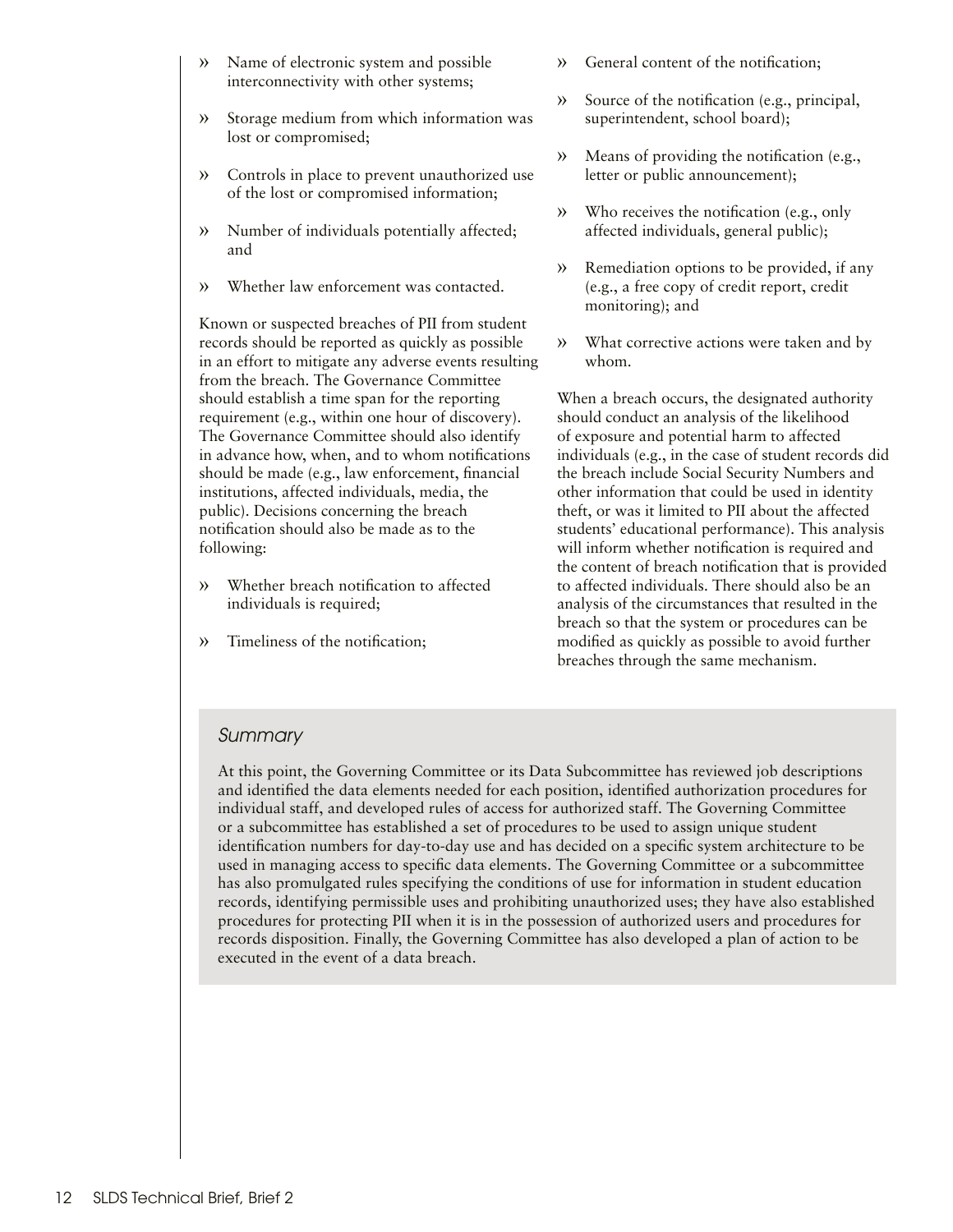## <span id="page-12-0"></span>Provide Public Notice of Education Record Systems

Providing public notice of the existence and use of a student education record system is another essential component of a privacy and data protection program. The Fair Information Practice of *Transparency* calls for "providing

#### Annual Notifications

Consistent with the Fair Information Practice of transparency, FERPA and the related regulations require each educational agency or institution that receives funds from the U.S. Department of Education to provide all parents or eligible students<sup>12</sup> an annual notice of their rights with regards to the existence and use of student education records (20 U.S.C. § 1232g(e), 34 CFR 99.7). Insofar as some direct student identifiers are

#### *FERPA*

Under FERPA and the related regulations, the institution, school, or the school district must provide parents with annual notification of their rights<sup>13</sup> and the procedures to use to inspect and review their children's education records and to seek amendment of inaccurate or misleading information in that record.14 Furthermore, parents must be notified of the disclosures that are permissible under law without their consent,<sup>15</sup> and of the fact that they must consent to other disclosures of PII from their children's education

#### *Directory*

A school or district is also required to provide an annual Directory notice, if directory information is disclosed without consent. The school or district may choose to combine their annual FERPA notification with their annual Directory notice. Directory information includes information contained in a student's education record that would not generally be considered harmful or an

#### *PPRA*

The Pupil Protection Rights Act requires parental notification if a study to be conducted in a school includes any information or questions about the student or the student's family related to the eight notice to the individual regarding the collection, use, dissemination, and maintenance of personally identifiable information" (NIST 2010 Special Publication 800-122, p. D-2, 3).

made available publicly as Directory information, FERPA also requires that parents are given an annual notice of the school or districts definition of student directory information, with the opportunity to opt out of the inclusion of their child's, or the eligible student's, directory information (20 U.S.C. § 1232g (e), 34 CFR § 99.7).

records. Finally, the annual FERPA notice must describe the procedure for a parent to follow in filing a complaint of an alleged violation with the Family Policy Compliance Office (FPCO) in the U.S. Department of Education.

The annual notification does not have to be made individually to parents. Instead, it can be done through any of the following: local or student newspaper, calendar, student programs guide, rules handbook, or other reasonable means.

invasion of privacy if disclosed. The Directory notice must describe the specific types of information the school or district has designated as directory information, and the parent's right to opt out of disclosure of directory information. In the case of postsecondary institutions, these rights accrue to the student.

identified sensitive topics: political affiliations or beliefs; religious practices, affiliations, or beliefs; mental and psychological problems; sex behavior or attitudes; illegal, anti-social, self-incriminating

<sup>&</sup>lt;sup>12</sup> Eligible students are those age 18 and over or enrolled in postsecondary institutions.

<sup>&</sup>lt;sup>13</sup> These rights transfer to the student when he or she turns 18 years of age or enters a postsecondary educational institution at any age ("eligible student").

<sup>&</sup>lt;sup>14</sup> These requirements are consistent with The Fair Information Practices of Individual Participation and Redress, where redress involves "providing mechanisms for appropriate access, correction, and redress regarding the use of personally identifiable information."

<sup>&</sup>lt;sup>15</sup> This must include a description of who is considered to be a school official and what is considered to be a legitimate educational interest.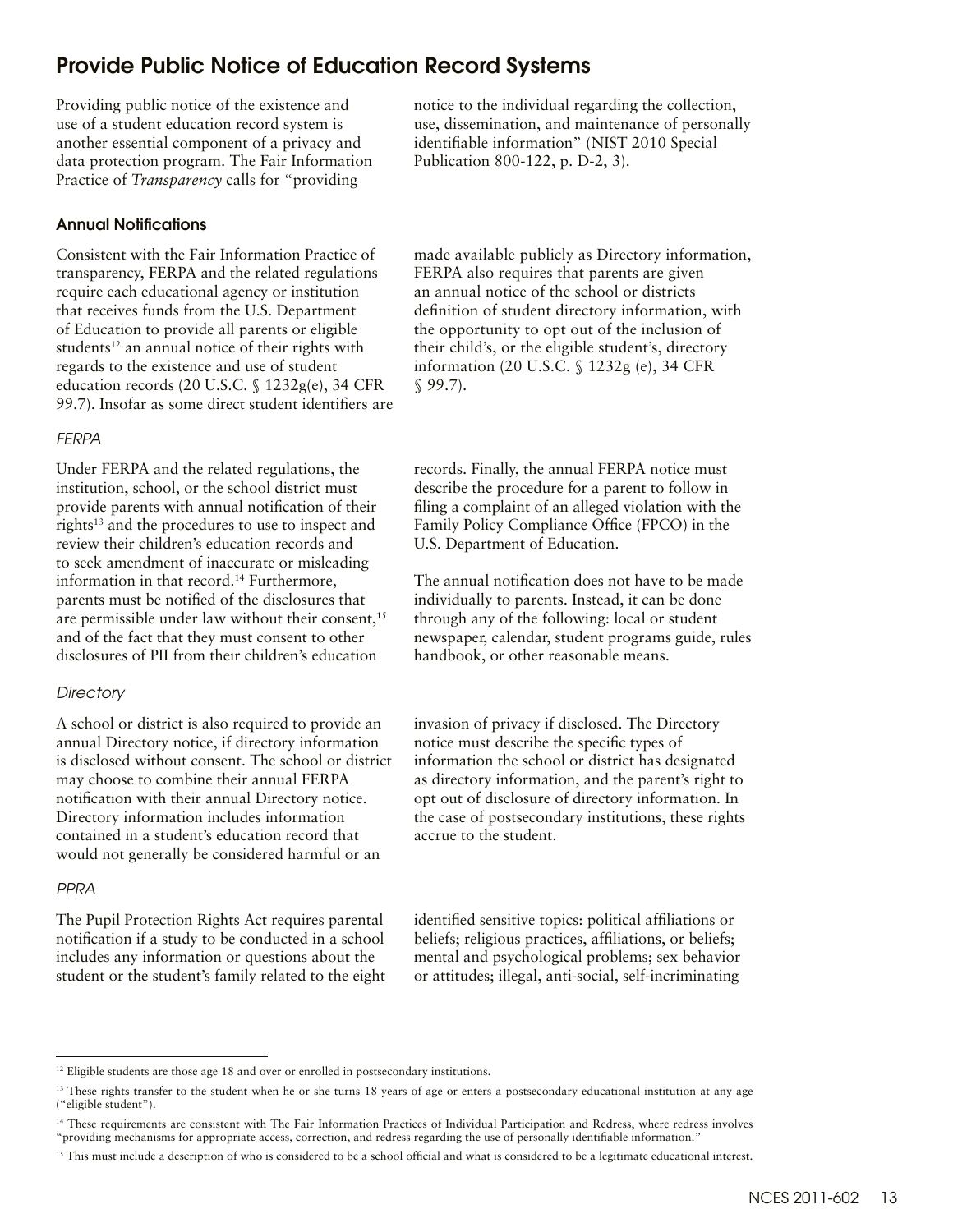and demeaning behavior; critical appraisals of family members; legally recognized privileged relationships; or income.16

If the study is funded by the U.S. Department of Education, schools and contractors must obtain written parental consent before minor students can be required to participate in the study. If the school received funds from the U.S. Department of Education, school districts are required to provide an annual schedule of the specific or approximate dates of all other surveys with a notification of the parents' right to request and review a copy of the survey before it is administered and to decide that their child will not participate, regardless of the survey's source of funding. Under this Act, parents must also be notified each year of their right to decide whether or not their child will participate in activities that make student's

#### *Resources*

The FPCO website includes more specific details and model FERPA notices to use at the school or district level ([http://www2.ed.gov/policy/gen/](http://www2.ed.gov/policy/gen/guid/fpco/ferpa/lea-officials.html) [guid/fpco/ferpa/lea-officials.html](http://www2.ed.gov/policy/gen/guid/fpco/ferpa/lea-officials.html)) and at the postsecondary institution level ([http://www2](http://www2 .ed.gov/policy/gen/guid/fpco/ferpa/ps-officials .html) [.ed.gov/policy/gen/guid/fpco/ferpa/ps-officials](http://www2 .ed.gov/policy/gen/guid/fpco/ferpa/ps-officials .html)

#### Disclosure of Education Records

The Fair Information Practice of *Individual Participation* calls for "involving the individual in the process of using personally identifiable information and seeking individual consent for the collection, use, dissemination, and maintenance of personally identifiable information." Consistent with this practice, parent's rights to consent to disclosures of PII included in the student's education record must be described in the annual FERPA notice (FERPA, 20 U.S.C. § 1232g (e), 34 CFR §§ 99.7 and 99.30). To meet this requirement, a school must:

- » Have a parent's consent prior to the disclosure of education records; and
- » Ensure that the consent is signed and dated, specify the records that may be disclosed, state the purpose of the disclosure, and identify to whom the disclosure may be made.

personal information available for marketing or other profit-making activities.17 Parents must also be notified of their right to decide whether or not their child will participate in any non-emergency, invasive physical examination or screening that is scheduled in advance and administered by the school as a required condition of attendance but that is not necessary to protect the immediate health and safety of students.

Under PPRA, schools and contractors are also required to make instructional materials that will be used in any of the studies in which their children participate available for the parents' inspection. Planned surveys that include protected information must be made available for the parents' inspection prior to the administration of the survey.

[.html\)](http://www2 .ed.gov/policy/gen/guid/fpco/ferpa/ps-officials .html), as well as a model Directory notice [\(http://www2.ed.gov/policy/gen/guid/fpco/ferpa/](http://www2.ed.gov/policy/gen/guid/fpco/ferpa/mndirectoryinfo.html) [mndirectoryinfo.html\)](http://www2.ed.gov/policy/gen/guid/fpco/ferpa/mndirectoryinfo.html) and a model PPRA notices for use by school districts ([http://www2.ed.gov/](http://www2.ed.gov/policy/gen/guid/fpco/ppra/modelnotification.html) [policy/gen/guid/fpco/ppra/modelnotification.html](http://www2.ed.gov/policy/gen/guid/fpco/ppra/modelnotification.html)).

The Fair Information Practice of *Purpose Specification* stresses the importance of "specifically articulating the authority that permits the collection of personally identifiable information and specifically articulating the purpose or purposes for which the personally identifiable information is intended to be used." The annual FERPA notice provides information about permissible uses of PII in education records. That is, FERPA allows educational agencies and institutions to non-consensually release education records to school officials and other designated entities with legitimate educational interests 20 U.S.C.  $\int$  1232g(b(1)(A), but the FERPA regulations require educational agencies or institutions that elect to disclose education records to the entities authorized in the Act to use the annual notice to specify the criteria used for identifying a school official and the definition of a legitimate educational interest. Specifically,

<sup>&</sup>lt;sup>16</sup> See the earlier section *Identify All Personally Identifiable and Sensitive Information* for the complete text of the list as specified in law.

<sup>&</sup>lt;sup>17</sup> This does not apply to information collected from students to support educational products or student services such as postsecondary education or military recruitment; book clubs, magazines, and programs providing access to low-cost literacy products; curriculum and instructional materials; tests and assessments used to provide information about students; the sale by students of products or services to raise funds for school-related or education-related activities; and student recognition programs.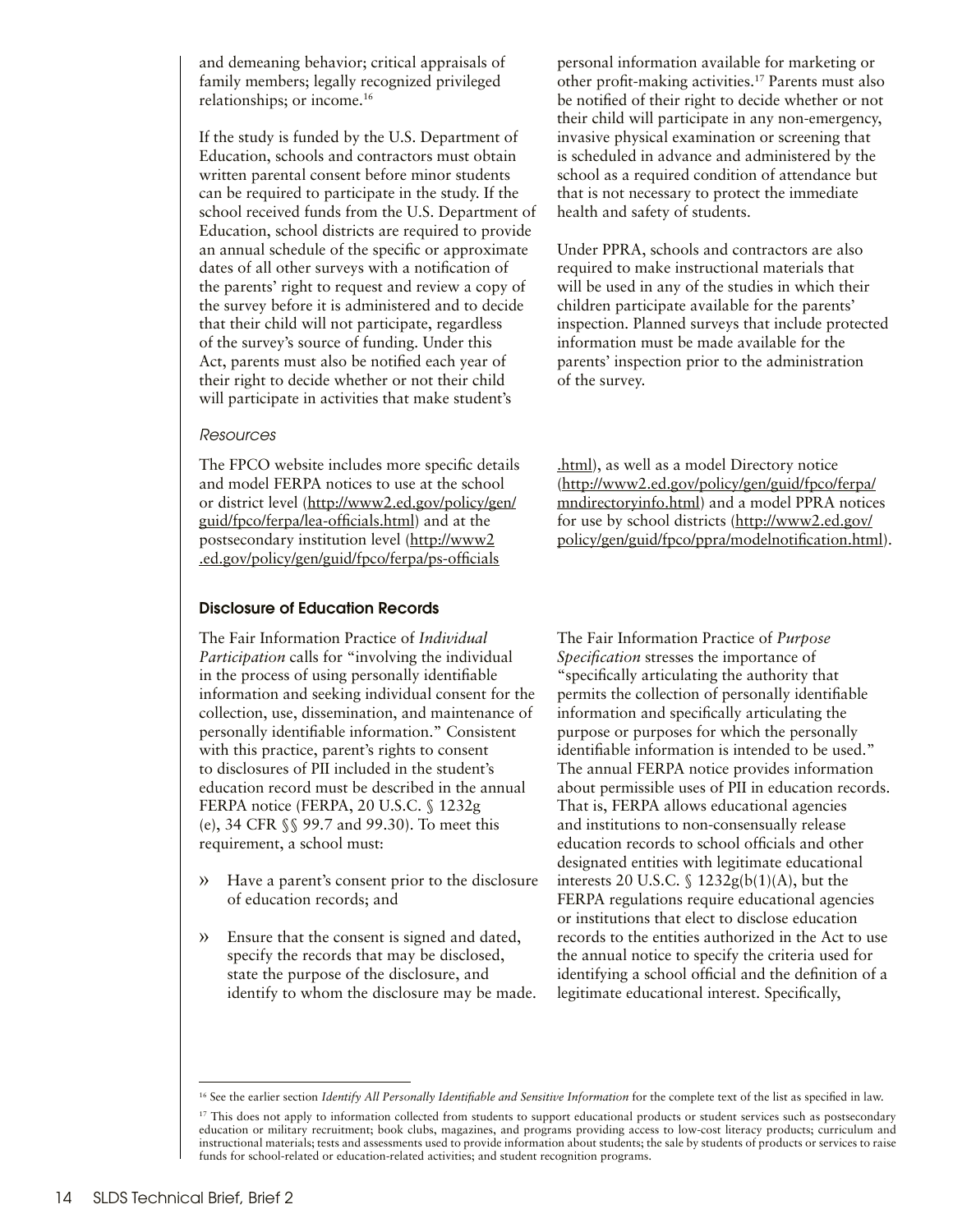under the FERPA regulations at 34 CFR § 99.31, a school may disclose PII from education records without consent when:

- » The disclosure is to school officials who have been determined to have legitimate educational interests;
	- The disclosure is to other school officials, including teachers, within the agency or institution who have legitimate educational interests; a third-party contractor, consultant, volunteer, or other party to whom an agency or institution has outsourced institutional services for which the agency or institution would otherwise use employees—as long as that third party's use and maintenance of education records is under the direct control of the agency or institution and is subject to the regulation requirements governing the use and redisclosure of PII from education records (34 CFR  $\$$  99.33(a)); and
	- An educational agency or institution uses reasonable methods to ensure that school officials obtain access to only those education records in which they have legitimate educational interests (34 CFR  $$99.31(a)(1));$
- » The disclosure is to officials of another school, district, or institution of postsecondary education where the student seeks or intends to enroll, or where the student is already enrolled so long as the disclosure is for purposes related to the student's enrollment or transfer (34 CFR §§ 99.31(a)(2) and 99.34);
- The disclosure is to authorized representatives of the Comptroller General of the United States, the Attorney General of the United States, the Secretary of the Department of Education, or state and local educational authorities for the purpose of auditing

or evaluating federal or state supported education programs or enforcing federal laws which relate to those programs (34 CFR §§ 99.31(a)(3) and 99.35);

- » The disclosure is in connection with financial aid for which the student has applied or which the student has received if the information is necessary for such purposes as to determine eligibility, the amount, the conditions for the student to apply for or receive financial aid or enforce the terms and conditions of the aid  $(34 \text{ CFR } \text{S } 99.31(a)(4));$
- » The disclosure is to organizations conducting studies for, or on behalf of, educational agencies or institutions for specified purposes related to predictive tests, student aid programs, or the improvement of instruction(34 CFR § 99.31(a)(6));
- » The disclosure is to accrediting organizations to evaluate accreditation status (34 CFR §  $99.31(a)(7)$ ;
- » The disclosure is pursuant to a court order or a lawfully issued subpoena<sup>18</sup> (34 CFR  $\$ 99.31(a)(9));
- » The disclosure is in connection with a health or safety emergency (34 CFR  $\S$  $\$ 99.31(a)(10) and 99.36);
- » The information disclosed has been appropriately designated as directory information by the school (34 CFR  $\S$  99.31(a) (11) and 99.37); and
- » The disclosure is of de-identified student level data for the purposes of education research (34 CFR § 99.31(b)).

The SLDS Technical Brief on data sharing agreements will cover recommended terms for inclusion in agreements, along with a discussion of the specific uses permitted under legitimate educational interests, education research, and uses related to predictive tests, student aid programs, and the improvement of education.

## *Summary*

A privacy and data protection program for student education records must include an array of rules and procedures for protecting PII held in the record system. It also must include a full set of public disclosures of the existence and uses of the information included in the data system, a description of all parents' or eligible students' rights to review and appeal the contents of an individual education record and of their rights and the procedures to appeal a violation.

<sup>18</sup> See 34 CFR § 99.31 for additional disclosures related to legal matters.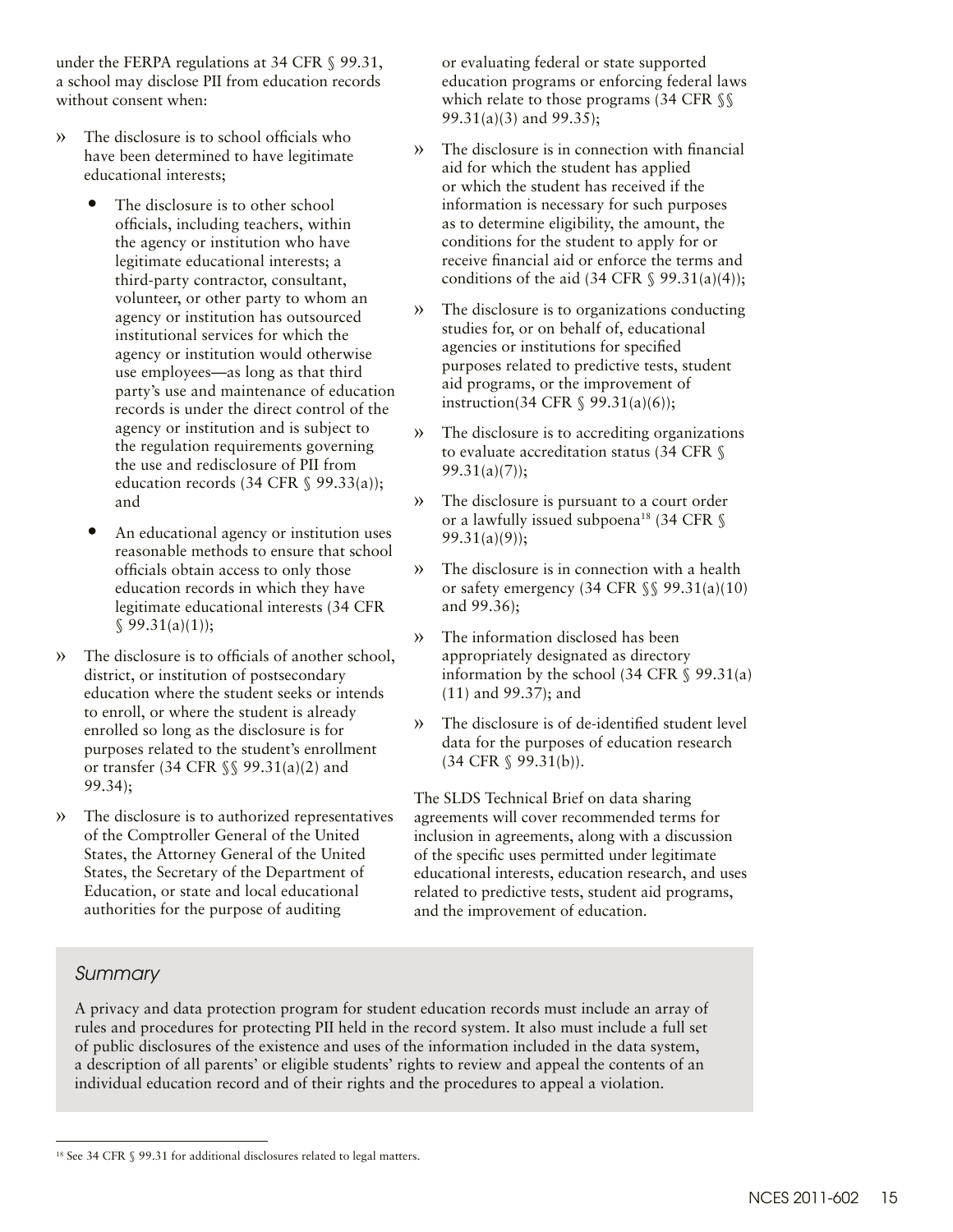# <span id="page-15-0"></span>Accountability and Auditing

The Fair Information Practice of *Accounting and Auditing* calls for "Auditing for the actual use of personally identifiable information to demonstrate compliance with established privacy controls." This involves auditing the use of PII to demonstrate compliance with an organization's privacy and data protection plan, the privacy principles embodied in the Fair Information Practices, and all applicable privacy protection laws, regulations, and administrative requirements. The specific activities to be audited should be identified in the privacy and data

protection plan. Many elements of a data security audit involve electronic security and will be discussed in the Brief on that topic. However, there are a several aspects of data stewardship that should be audited to confirm that required actions are taken to ensure the proper use and protection of PII in student education records. A failure to comply with any of the identified auditable elements of the privacy and data protection plan should be reported to appropriate officials for action.

#### Audit the Inventory of Personally Identifiable Information

The inventory of PII should include all current and proposed data elements (NIST, *Guide to Protecting the Confidentiality of Personally Identifiable Information (PII),* 2010 Special Publication 800-122, pg. 2-2). The data manager should maintain records of the inventory of PII.

In the first data stewardship privacy audit, the inventory should be examined against the content of the existing longitudinal data system to determine whether the list of personally identifiable data elements maintained for students, teachers, and other staff members is complete.

#### Audit of Data Quality and Integrity

FERPA (20 U.S.C. § 1232g (a) and the related regulations (34 CFR § 99) establish the right of a parent to inspect and review his or her child's (or in the case of an eligible student his or her own) education record for accuracy. The data manager should develop procedures that result in data that are up to date and complete and that accurately reflect the students' educational experiences. Periodic audits of data quality can support data quality by either substantiating the quality of individual data elements or identifying inaccuracies for correction. Periodic quality audits should be built into the data collection, reporting, and release cycle.

The NCES-sponsored National Forum on Education Statistics published the 2004 report *Forum Guide to Building a Culture of Data Quality* to assist schools and school districts in the development of procedures to improve the accuracy, utility, timeliness, and security of data in education data systems. The Forum web site

Next, the audit should confirm that the inventory includes all of the required information for each data element. That is, for each data element, the inventory should include an indication of specific uses, whether it is a direct or an indirect identifier and the associated risk level and whether it involves any of the restricted topics identified in the Protection of Pupil Rights Act. Subsequent audits should identify updates to the record system that added new data elements and ensure that each new data element was added to the inventory and that all of the required information is included for each data element.

also provides lesson plans as part of the *Forum Curriculum for Improving Education Data (*[http://](http://nces.ed.gov/pubs2007/curriculum/index.asp) [nces.ed.gov/pubs2007/curriculum/index.asp](http://nces.ed.gov/pubs2007/curriculum/index.asp)). The curriculum is designed for use in schools and school districts to support the production of "high-quality education data," with the goal of presenting the concepts and skills needed to improve data quality. One of the lessons included in the curriculum is *Validating and Auditing Data* ([http://nces.ed.gov/pubs2007/curriculum/](http://nces.ed.gov/pubs2007/curriculum/ls_validating.asp) [ls\\_validating.asp](http://nces.ed.gov/pubs2007/curriculum/ls_validating.asp)).

The goals of the curriculum on data validation and audits include describing the steps required to validate data, describing the purpose of a data audit, and identifying the steps included in a data audit in order to outline a plan for a data audit. The data validation involves data entry, checking for errors, confirming errors are real and not outliers, identifying each place the incorrect data element is stored in the data system, and providing corrections to the data entry staff.19

<sup>&</sup>lt;sup>19</sup> While these data validation activities have broader utility than those involved with privacy, ensuring the accuracy and validity of data maintained in an education record system is consistent with the FERPA requirement that parents have the right to review the accuracy of their children's information.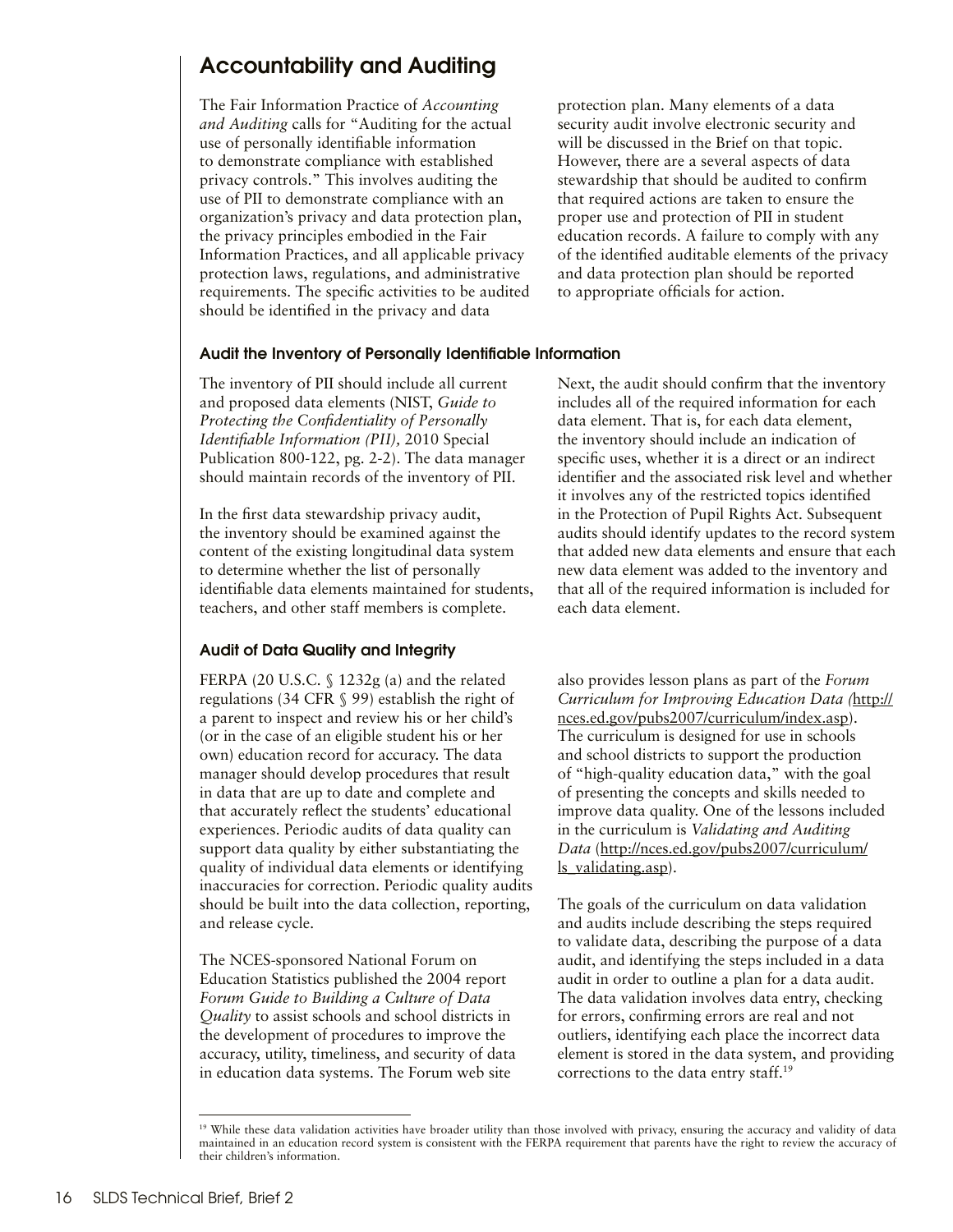The audit confirms the accuracy of the data that they are the result of an error. If an error is are released for use by the school and district identified, the source of the error should be audit of data accuracy, the first step is to identify number, data entry error), and the needed and then the data should be analyzed, looking who contributed to the error should be notified anomalies are identified, the audit next focuses the error. Finally, notice of the changed data on whether they represent real change or whether should be provided to all data users.

staff and by the public. To conduct a successful investigated (e.g., data recording error, transposed the released data (e.g., printed reports, tables correction should be identified. Related procedures published on the web, online table generator), are reviewed to identify any needed changes. Staff especially for data anomalies. If suspected data and provided instruction needed to avoid repeating

#### Audits of Internal Controls used to Protect Personally Identifiable Information

#### *Unique Student Identifiers*

Longitudinal student record data requires a unique record identifier for each student in a data system. That unique identifier is needed to link each student's electronic record across grade levels and across schools, institutions, and related educational programs. Once attached to a student record, this identifier becomes part of that student's PII, as it must be unique to the student to be useful. Thus, the audit of internal controls should start with an examination of the process used to assign unique student identification numbers. The first question is whether unique identification numbers other than the students' Social Security Numbers are in place for use in day-to-day operations. If so, the next task is to confirm that the student identification numbers are not based on the students' Social Security Numbers; that the students' Social Security Numbers are securely stored apart from the student records that are used daily; that a linking code exists to be used to link a student's record to that student's Social Security Number when the need arises (e.g., the student transfers out of state or transitions to postsecondary education); and that the method for generating the linking key is closely protected, with knowledge limited to a small number of staff positions.

The student identification numbers should be audited to ensure that each student has only one identification number. This can be done electronically by searching for matching data on the combination of name, age, grade, sex, and race/ethnicity. If matches occur, the student records should be examined further to confirm that there are not multiple records for an individual student. These matches should include options for multiple spellings of names and for the use of initials in addition to, or in place of, the first name. If any students are found with multiple student identification numbers, the records should be consolidated into one record using only one of the identification numbers for that student and the duplicate records should be deleted.

Conversely, the student identification numbers should be examined to confirm that the same number is not being used for multiple students. This can be done by electronically searching for exact matches on two or more identification numbers. If matches occur, the associated the records should be examined to confirm whether the records are for different students or whether there are two records for the same student (perhaps with a full first name on one record and initials in place of the first name of the second record). If one identification number has been assigned to two or more students, each student should be given a new unique identification number. If one identification number is being used for two different records for the same student, the two records should be reconciled and combined under the existing student identification number.

#### *Workforce Security and Permitted Access to Personally Identifiable Information*

To ensure that the requirements of FERPA are met and that PII is protected, administrators have a responsibility to protect access to that information and to confirm the trustworthiness of employees to whom sensitive student information is entrusted. An audit of workforce security should start with a

review of job descriptions to ensure that the need for access to PII is clearly specified. Then once the positions with a need for access are identified, the audit should review the list of staff members in those positions against the documentation for completed background investigations to ensure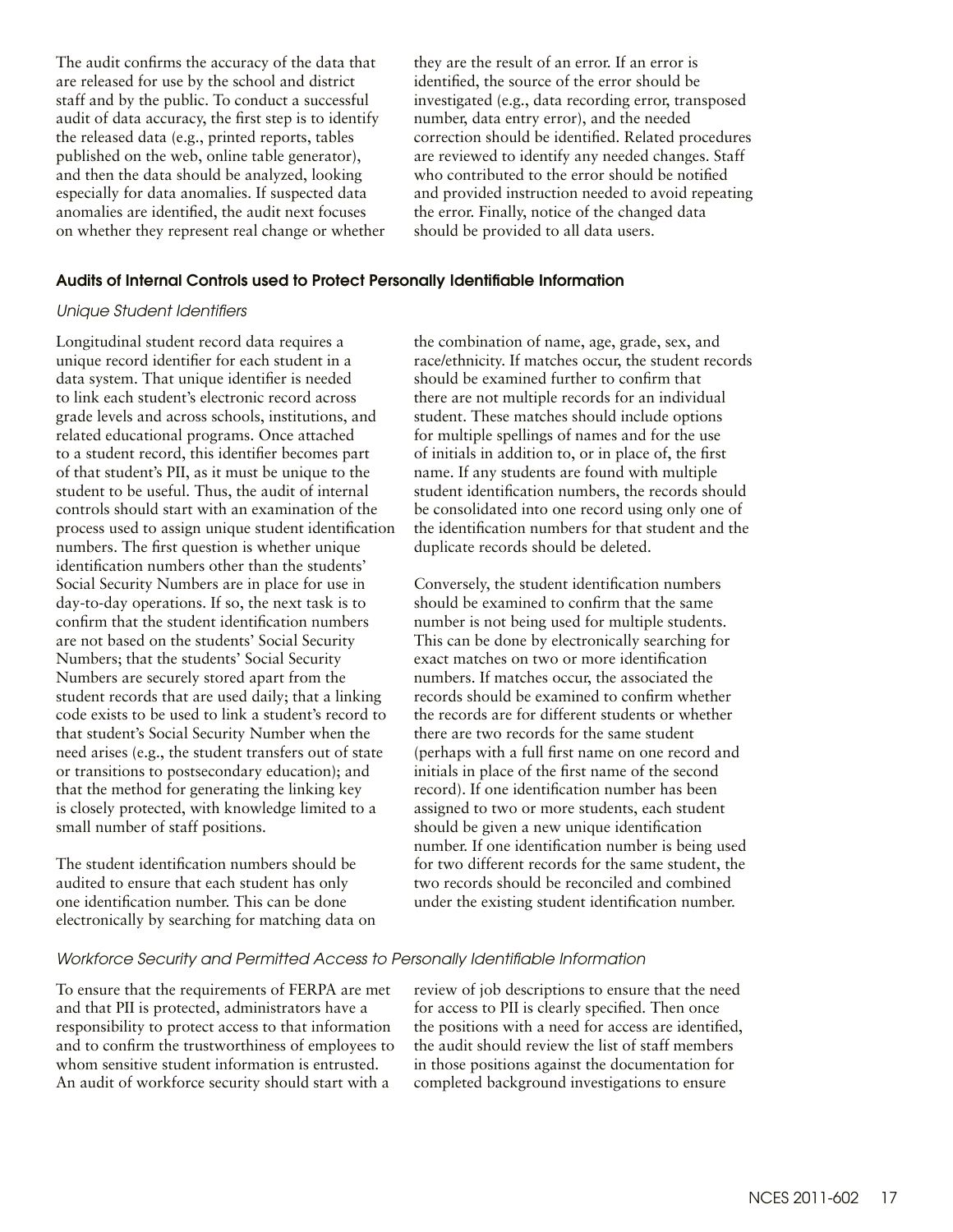<span id="page-17-0"></span>that each staff member with access to personally identifiable and sensitive student information has successfully passed a background check. The audit should review the same list of staff members against the list of staff who completed the required privacy and data protection training and the file of signed confidentiality pledges (i.e., affidavits of nondisclosure) to ensure that each staff member with access to personally identifiable and sensitive student information is aware of the relevant laws, regulations, and rules and has agreed to uphold them to protect student information.

The data manager should also have records documenting the authorized level of access for each data user granted access to any personally identifiable student information. There should be an access control system in place, and an audit should be conducted to ensure that each data user's level of access is in line with that person's current job description. If discrepancies are found, the level of access should be corrected, or a justification for the deviation from established access levels should be documented. In addition, the current levels of access should be compared to the approved levels of access. If discrepancies are found, the level of access should be corrected, or a justification should be provided and the data user's access level should be corrected in the data manager's records.

#### *Summary*

A privacy and data protection program for student education records must include a set of checks and balances to ensure that the necessary rules and procedures are in place and that they are being fully implemented. This is best done through a formal periodic audit of the various processes involved in the processing and usage of personally identifiable student information. Starting with the careful identification of the personally identifiable and sensitive data elements, continuing through the data processing and reporting to the day-to-day usage of student information. The audit starts by identifying the relevant governing rules and procedures, examines the records for deviations from the rules and procedures, and ensures that needed corrections are implemented. Where possible, the audit should identify the factors that contributed to the problems identified, examine the related processes, and make suggestions for procedural changes that might reduce the number of similar problems in future audits.

## References

- American Statistical Association, Committee on Privacy and Confidentiality, *Key Terms/ Definitions in Privacy and Confidentiality.* Alexandria, VA: Retrieved from [http://www.](http://www.amstat.org/committees/pc/keyterms.html) [amstat.org/committees/pc/keyterms.html](http://www.amstat.org/committees/pc/keyterms.html) on 6/17/2010.
- Code of Federal Regulations, Title 34—Education, Part 99. *Family Educational and Privacy Rights,* (34CFR99). Washington, DC: GPO Access e-CFR. Retrieved from [http://ecfr.gpoaccess.](http://ecfr.gpoaccess.gov/cgi/t/text/ext-idx?c=ecfr&sid=44d350c26fb9cba4a156bf805f297c9e&tpl=/ecfrbrowse/Title34/34cfr99_main_02.tpl) [gov/cgi/t/text/ext-idx?c=ecfr&sid=44d350c26](http://ecfr.gpoaccess.gov/cgi/t/text/ext-idx?c=ecfr&sid=44d350c26fb9cba4a156bf805f297c9e&tpl=/ecfrbrowse/Title34/34cfr99_main_02.tpl) [fb9cba4a156bf805f297c9e&tpl=/ecfrbrowse/](http://ecfr.gpoaccess.gov/cgi/t/text/ext-idx?c=ecfr&sid=44d350c26fb9cba4a156bf805f297c9e&tpl=/ecfrbrowse/Title34/34cfr99_main_02.tpl) [Title34/34cfr99\\_main\\_02.tpl](http://ecfr.gpoaccess.gov/cgi/t/text/ext-idx?c=ecfr&sid=44d350c26fb9cba4a156bf805f297c9e&tpl=/ecfrbrowse/Title34/34cfr99_main_02.tpl) on 9/10/2010.
- The Federal Chief Information Officers Council (2008). *Federal Enterprise Architecture Security and Privacy Profile, Version 2.* Washington, DC: Federal Enterprise Architecture Program Management Office, Retrieved from [http://](http://www.cio.gov/Documents/Security_and_Privacy_Profile_v2.pdf) [www.cio.gov/Documents/Security\\_and\\_Privacy\\_](http://www.cio.gov/Documents/Security_and_Privacy_Profile_v2.pdf) Profile v2.pdf on 6/17/2010.
- National Forum on Education Statistic (2004). *Forum Guide to Protecting the Privacy of Student Information: State and Local Education Agencies,* (NCES 2004-330). Washington, DC: Retrieved from [http://nces.ed.gov/](http://nces.ed.gov/pubs2004/2004330.pdf) [pubs2004/2004330.pdf](http://nces.ed.gov/pubs2004/2004330.pdf) on 6/17/2010.
- National Forum on Education Statistic (2004). *Forum Guide to Building a Culture of Quality Data: A School & District Resource,* (NFES 2005-801). Washington, DC: Retrieved from [http://nces.ed.gov/pubsearch/pubsinfo.](http://nces.ed.gov/pubsearch/pubsinfo.asp?pubid=2005801) [asp?pubid=2005801](http://nces.ed.gov/pubsearch/pubsinfo.asp?pubid=2005801) on 6/17/2010.
- McCallister, E., Grance, T., and Scarfone, K. (2010). *Guide to Protecting the Confidentiality of Personally Identifiable Information (PII): Recommendations of the National Institute of Standards and Technology* (NIST Special Publication 800-122). National Institute of Standards and Technology, U.S. Department of Commerce. Washington, DC: Retrieved from [http://csrc.nist.gov/publications/nistpubs/](http://csrc.nist.gov/publications/nistpubs/ 800-122/sp800-122.pdf) [800-122/sp800-122.pdf](http://csrc.nist.gov/publications/nistpubs/ 800-122/sp800-122.pdf) on 5/4/2010.